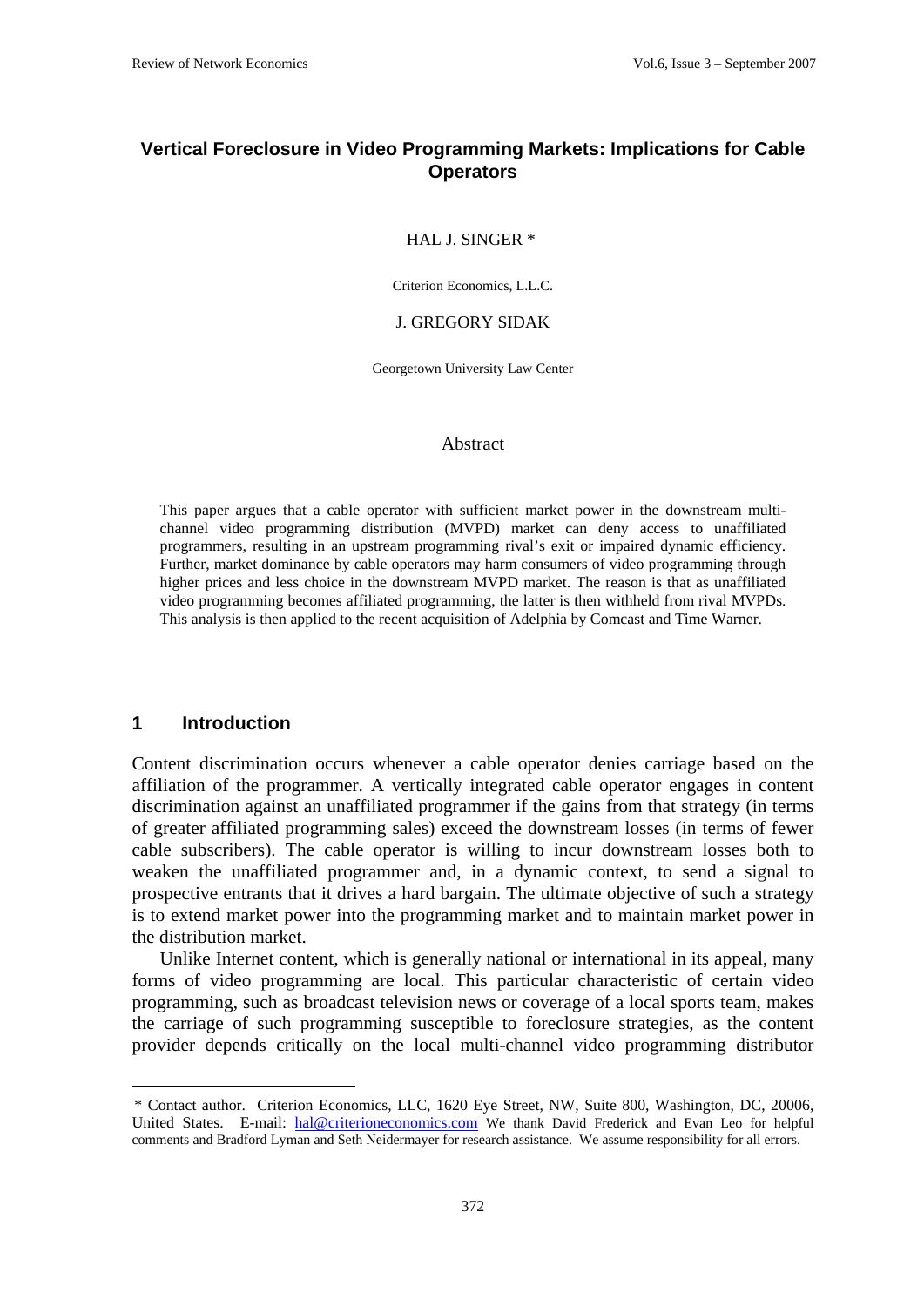(MVPD). In the case of regional sports networks (RSNs), consolidation of downstream market share can allow the vertically integrated cable operator to more credibly commit to its foreclosure strategy. In particular, an increased downstream footprint implies that future benefits from foreclosure are larger, as the cable operator can sell its affiliated RSN to a larger base of customers. Sports programming is a special case given its strategic importance to MVPDs (for example, FCC, 2002a).

In addition to assessing the benefits, a vertically integrated operator also considers the costs of content discrimination. There are several reasons why the costs of content discrimination could be small. First, the cable operator's customer incurs high switching costs to follow his or her preferred content to another platform. When video service is bundled with other offerings, such as broadband Internet access and telephony, these switching costs are even greater. Second, a cable television customer will not incur these switching costs so long as there is a non-trivial probability that the vertically integrated operator and the unaffiliated RSN will eventually reach an agreement. After the disputed content at issue is carried, the consumer regrets having incurred the switching costs.

It is clear how content discrimination harms unaffiliated content providers. By denying the unaffiliated RSN access to more cable homes in a given geographic market, the operator ensures that the RSN cannot achieve certain economies, and at worst, cannot achieve minimum viable scale. If the RSN cannot generate sufficient revenues to pay down the fixed costs of acquiring the rights to televise the games, the RSN will be forced to exit the market, resulting in complete foreclosure. At that stage, the cable operator can acquire the content outright. What is not clear is how content discrimination harms consumer welfare. Stated differently, even if the vertically integrated cable operator successfully induces the rival content provider to exit and thereby secures the local sports programming, it is not clear that the price that consumers pay for the programming is necessarily higher or that output is lower.

After a vertically integrated content provider secures the regional sports programming, it can proceed to engage in conduit discrimination – that is, it can refuse to supply that programming to a rival downstream MVPD. The most common rival MVPDs are direct broadcast satellite providers (DBS), although telephone companies such as AT&T and Verizon have recently entered the MVPD market. In addition, multi-channel video programming is already distributed over cellular telephone handsets in some countries and is expected to become more prevalent in the United States. For content discrimination (followed by conduit discrimination) to lead to higher cable prices, it must be the case that rival MVPDs without access to the local sports programming cannot constrain cable prices to the same degree as MVPDs with access to local sports programming. Although there is little direct evidence in support of this proposition, some evidence suggests that lower DBS penetration leads to higher cable prices (General Accounting Office, 2003, p.11). Thus, to the extent that content discrimination results in lower penetration rates for rival MVPDs, content discrimination can be connected to higher cable prices. Other evidence shows a price-disciplining effect of DBS entry generally of roughly \$4 per month (Goolsbee and Petrin, 2004; Wise and Duwadi, 2005, p.679). In its 2004 *Cable Pricing Survey*, the Federal Communications Commission (2005c) found that for communities in the "high DBS penetration subgroup" (defined as two DBS providers representing at least 15 percent of total MVPD subscribers), the monthly cable rate and price per channel were, respectively, 3.7 percent lower and 2.6 percent lower than those averages for the noncompetitive group.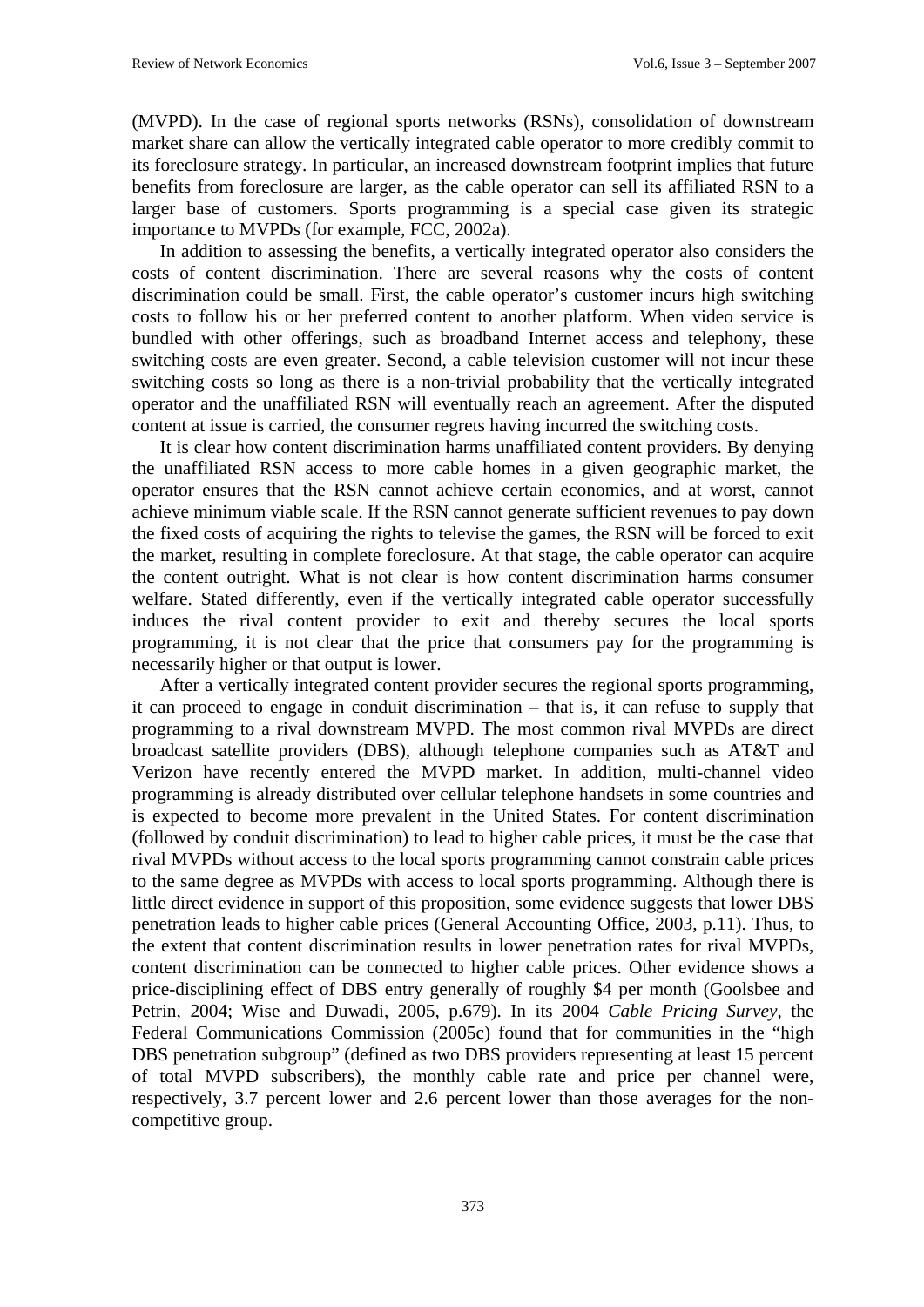The relevant question for regulators is how best to protect consumers against these forms of discrimination. With a requirement to provide rival MVPDs access to affiliated local programming, the vertically integrated operator could not limit its in-region DBS penetration rate through conduit discrimination. This requirement by itself may or may not deter the vertically integrated cable operator from refusing to deal with rival upstream programmers (see Supreme Court, 2004; Sidak, 2006) as content discrimination may still be profitable in isolation. After the RSN is induced to exit, the regulator must then establish an "access price" at which the vertically integrated cable operator must make its affiliated local programming available to rival MVPDs. But only independent sports programmers can provide a true "arms length" price for programming. The difficulty in establishing an efficient "access price" suggests that the discrimination problem should be addressed at both the upstream and downstream levels.

One can use the theoretical framework described above to assess the competitive effects of the now-consummated acquisition of Adelphia Communications Corporation by Comcast Corporation and Time Warner Cable Inc. on the local markets for sports programming. In particular, Comcast and Time Warner acquired cable systems within the Adelphia network, and Comcast and Time Warner engaged in a series of system swaps of their cable properties. The acquisition consolidated Comcast's downstream market power in two local markets in which Comcast was vertically integrated into sports programming: Washington, D.C. and Baltimore. The FCC (2006b) approved the merger subject to several conditions in July 2006.

One key merger condition was a requirement that Comcast agree to permit Mid-Atlantic Sports Network (MASN), which owns the television rights for both the Washington Nationals and Baltimore Orioles baseball teams, to enter into binding arbitration with Comcast to resolve a dispute that had previously left Comcast's cable customers in the Washington, D.C. area unable to watch most Washington Nationals games (Lenke, 2006). On August 5, 2006, only two weeks after the FCC's merger conditions were announced, Comcast agreed to carry MASN (Mohammed and Heath, 2006). Under the terms of the agreement, 1.6 million Comcast subscribers in the Baltimore-Washington region were able to view the Nationals games beginning in September 2006, while another 600,000 people in more distant parts of western Maryland, Virginia, Delaware and Pennsylvania would get access to the Nationals games over a twoyear period (Mohammed and Health, 2006). On August 12, 2006, Comcast increased its monthly service fee in Washington, D.C. by \$2 per customer, citing its carriage agreement with MASN as the primary justification for the rate increase (Mohammed, 2006). MASN acknowledged that Comcast would pay MASN roughly \$1.25 per subscriber per month to carry the Nationals games in the 2006 season (Mohammed, 2006). Thus, Comcast imposed a 60 percent markup on the marginal cost of MASN programming.

In assessing the potential anticompetitive effects, the FCC (2006b, p.116) found that the Adelphia-Time Warner/Comcast merger would increase the likelihood of harm to MVPDs in markets in which Time Warner or Comcast hold, or have the potential to hold, an ownership interest in an RSN. The FCC (2006b, p.116) also found that Time Warner and Comcast would gain an incentive and increased ability to deny carriage to unaffiliated RSNs. Regarding access to national or non-sports related programming, the FCC (2006b, p.167) found no likelihood of public interest harms and therefore declined to impose any remedial conditions. The FCC (2006b, p.141) concluded that even small increases in the market share of Comcast or Time Warner would increase the firm's incentives to increase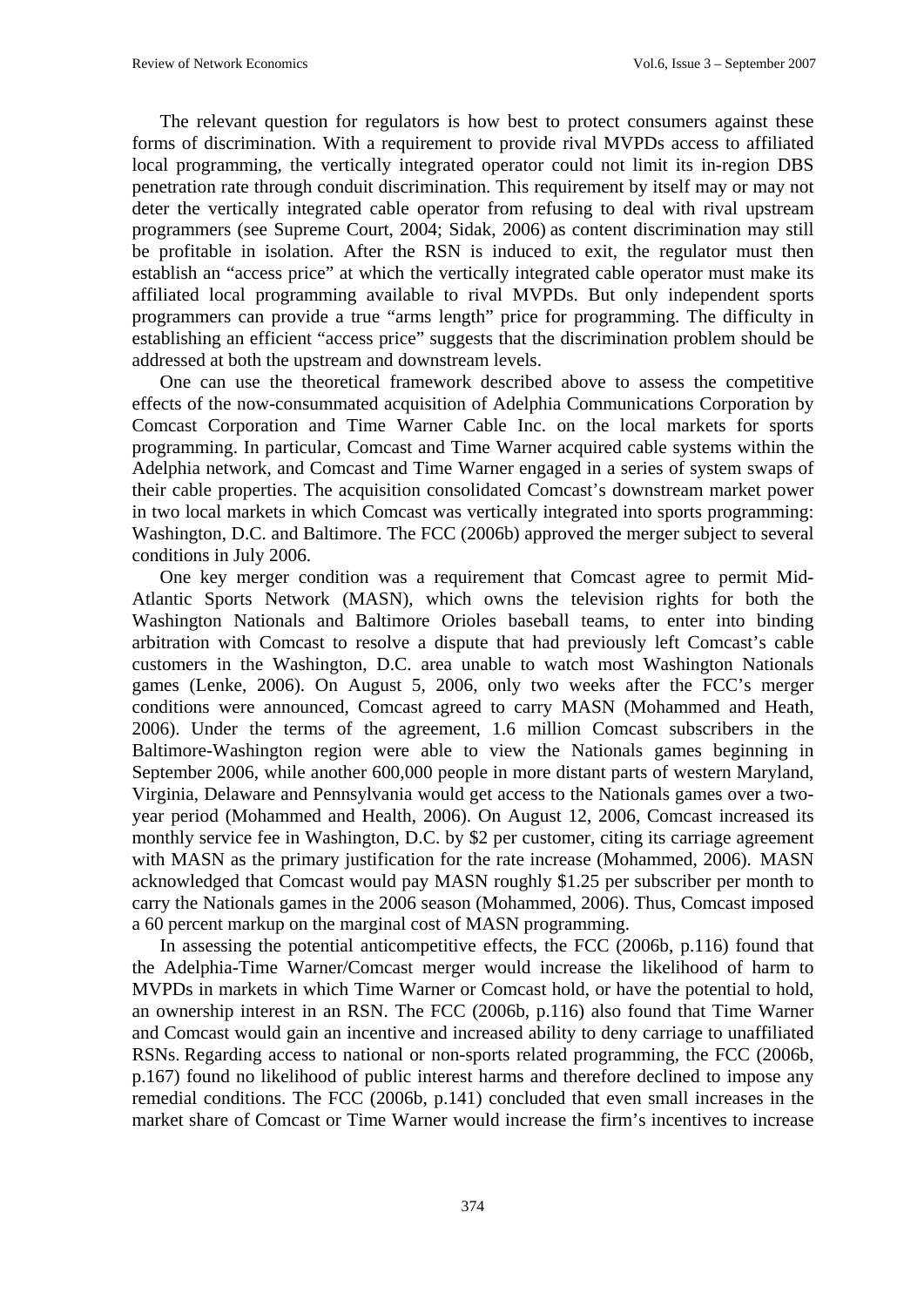prices for affiliated RSNs.In particular, the FCC (2006b, p.146) found that a uniform price increase was likely to occur in 15 of the 39 "key" geographic markets known as designated market areas (DMAs). The FCC (2006b, p.146) noted that DBS penetration levels are significantly lower when they cannot offer the local RSN to their subscribers.

The FCC recommended several conditions to prevent consumer harm. In particular, Comcast and Time Warner were prohibited from offering any RSNs on an exclusive basis to any MVPD; all covered RSNs must be made available to all MVPDs on a non-exclusive basis and on non-discriminatory terms. Moreover, Comcast and Time Warner cannot enter into any exclusive distribution agreements with any such RSN (FCC, 2006b, p.156). Intimidation of any non-affiliated RSN from entering into distribution agreements with rival MVPDs was also prohibited (FCC, 2006b, p.156). Mandatory commercial arbitration will be imposed in the result of any complaint by any party regarding compliance with these conditions (FCC, 2006b, p.163). Regarding concerns that the merger would give Comcast and Time Warner market power over unaffiliated national and regional programmers, including RSNs, the FCC (2006b, p.180) adopted a condition requiring commercial arbitration to resolve disputes about carriage on their systems.

This paper provides economic analysis in support of the FCC's merger conditions. It is organized as follows. In section 2, we review the relevant economic theory for assessing mergers and discriminatory behavior in MVPD markets. By denying access to its platform, cable operators with sufficient downstream market power can impair an unaffiliated video programming provider's efficiency or even induce exit. The ultimate goal of such a strategy is to control the distribution of that content so that rival MVPDs cannot compete as effectively in the downstream market.

In section 3, we apply the relevant theory to the acquisition of Adelphia by Comcast and Time Warner. Comcast is vertically integrated into sports programming and naturally favors its affiliated sports programming over unaffiliated sports programming. The merger increased Comcast's subscriber base in several local markets for sports programming, and it thereby increased Comcast's ability and incentive to deny access to unaffiliated sports programmers. If Comcast's strategy proves successful, MVPD customers who demand local sports programming would not be able to choose alternative downstream providers over Comcast. Finally, this strategy could undermine the planned entry by local telephone companies into video programming in geographic markets where the cable operator withholds its affiliated sports programming from rival MVPDs.

Section 4 presents a regression analysis that explains the variations in DBS penetration rates across local markets. We conclude that Philadelphia's low DBS penetration rate (roughly 9.4 percent) is less than what one would expect, given its demographic and economic characteristics, which suggests that Comcast's refusal to supply rival MVPDs with its affiliated RSN is likely the cause of Philadelphia's low DBS penetration rate. Combined with evidence that lower DBS penetration results in higher cable prices, this finding supports the view that foreclosure strategies will not only harm upstream unaffiliated programmers but may ultimately harm consumers as well.

## **2 Theory of foreclosure in video programming markets**

An increase in a cable operator's base of subscribers increases its market power over unaffiliated programming providers in the upstream market for video programming. A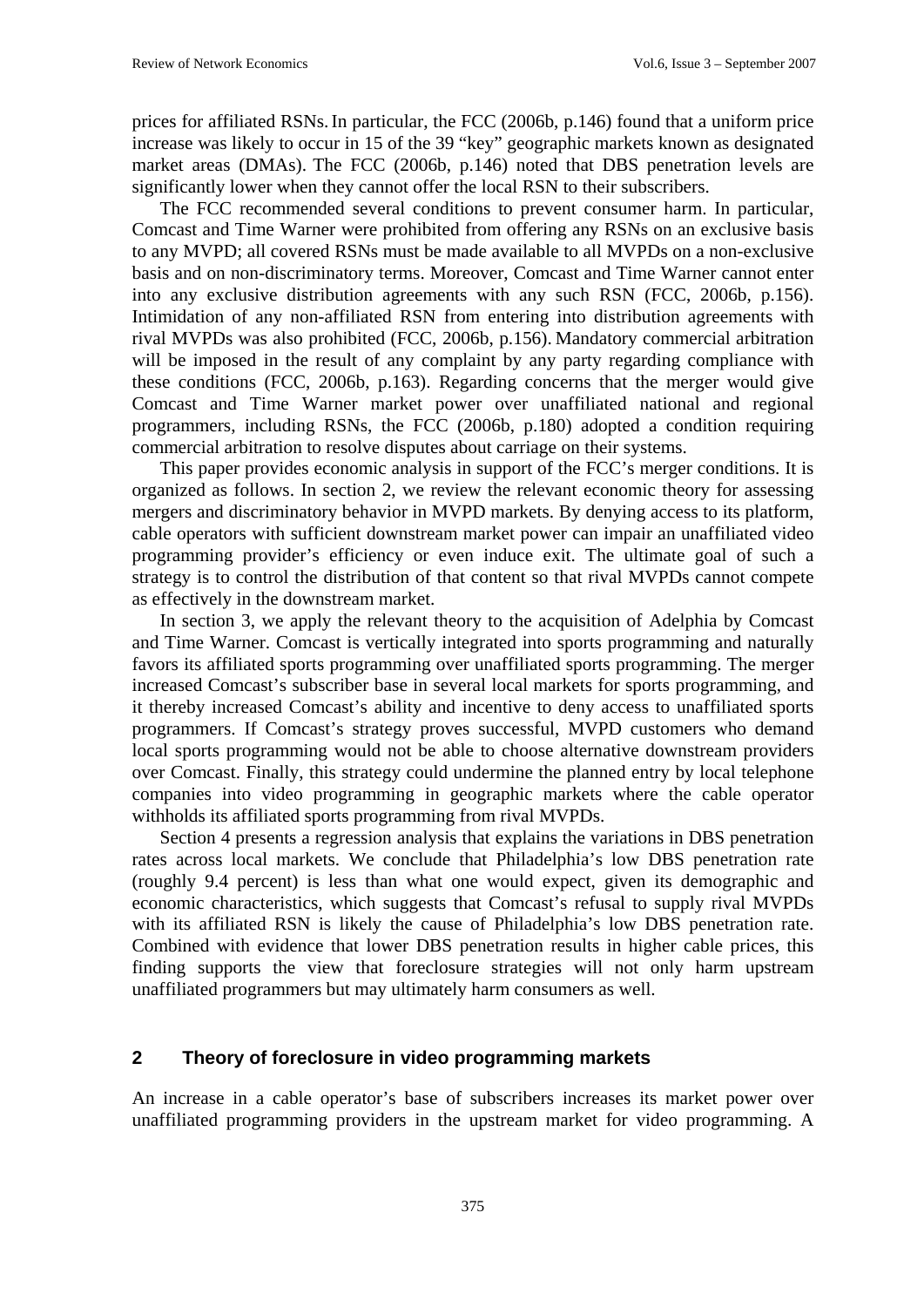cable operator with sufficient power in the downstream MVPD market can deny access to unaffiliated programmers, resulting in a programming rival's exit or impaired efficiency. In addition to the competitive injury of unaffiliated video programming providers, the abuse of that market power by cable operators would harm consumers of video programming through less competition (resulting in higher prices and less choice) in the downstream MVPD market, as unaffiliated video programming becomes affiliated programming, which is then withheld to rival MVPDs, particularly DBS operators.

Congress tried to address these competitive issues in the Cable Television and Consumer Protection Act of [1](#page-4-0)992 ("the  $Act"$ )<sup>1</sup>, by prohibiting cable operators from discriminating against unaffiliated programming vendors and by requiring cable operators to provide access to affiliated content to rival MVPDs delivered via satellite. But these prohibitions are difficult to enforce, particularly because discrimination is hard to prove. In the context of RSNs, cable operators have thwarted Congress' objectives by extracting equity from unaffiliated programmers as a condition of carriage, and by delivering affiliated content – typically local sports programming – terrestrially over geographically contiguous networks so as to deny access to rival MVPDs. This practice makes it difficult for rival sports networks to gain a foothold, and it forces MVPD consumers who wish to see local sports programming to choose cable television over rival MVPD alternatives and to pay monopoly prices for such programming.

## **2.1 Basic foreclosure theory**

1

The recent economic literature on foreclosure reveals that foreclosure is anticompetitive whenever it can impair a rival's efficiency and thereby impair a rival's ability to constrain prices, regardless of whether the rival is driven out of the market entirely (for example, Elhauge, 2003; Carlton and Waldman, 2002; Winston, 1990; Krattenmaker and Salop, 1986; Salop and Scheffman, 1983). Such foreclosure can create anticompetitive effects by depriving rivals of economies of scale, scope, distribution, supply, research, learning, or network effects (for example, Posner, 2005). With respect to economies of scope, anticompetitive foreclosure requires that the rival faces increasing marginal costs or large upfront costs or both. If the conduct forces the rival to operate on a higher portion of its marginal cost curve, then such conduct would achieve "partial foreclosure", and the rival would not be able to constrain prices as effectively. In the extreme case, when the conduct prevents the rival from covering its average variable costs, the conduct would induce exit and thereby achieve "complete foreclosure".

The goal of a vertically integrated cable provider is to maximize the joint profits of the upstream content division and the downstream distribution network. A vertically integrated cable provider can engage in "content discrimination" by refusing to carry unaffiliated programming. The cost of content discrimination is the potential loss in revenue from customers that demand the withheld content (for example, Rubinfeld and Singer, 2001a; Rubinfeld and Singer, 2001b). However, the refusal to carry the unaffiliated content can lead to the foreclosure of the downstream distribution rivals, allowing the cable provider to charge higher prices. If the increased revenue from higher prices offsets the potential decrease in revenue due to a loss in subscribers, then the vertically integrated cable provider will engage in content discrimination. Additionally, as the cable provider's

<span id="page-4-0"></span><sup>&</sup>lt;sup>1</sup> Cable Television Consumer Protection and Competition Act of 1992, Pub. L. 102-385, 106 Stat. 1460 (codified in scattered sections of 47 U.S.C.).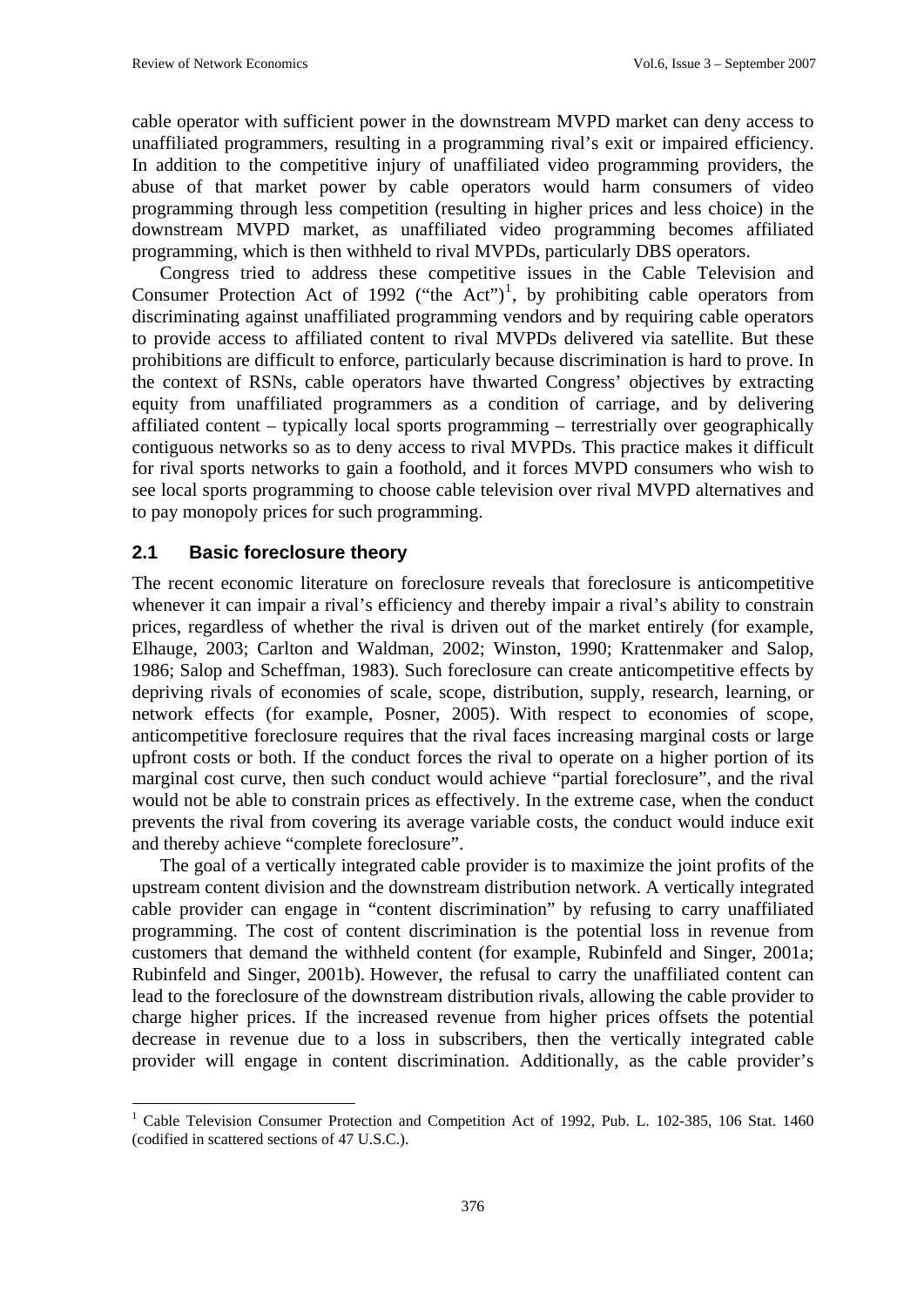footprint grows, that is as it acquires competitors and their customers and moves into new regions, its incentive to engage in discrimination increases because of its ability to capture even greater revenues (Rubinfeld and Singer, 2001b, p.670).

# **2.2 Foreclosure theory with endogenous downstream market share**

A vertically integrated cable operator with a sufficiently large share of the local MVPD market can thwart the development of, or extract concessions from, unaffiliated programming, and such actions can undermine competition in the downstream MVPD market. The ability to block the formation of a new RSN or to extract concessions from the RSN increases with the size of the cable operator's subscriber base. Geographically contiguous groupings of cable systems – called "clusters" – provide even greater market power. After choice content is secured (or affiliated programming is protected by blocking the formation of a rival), a vertically integrated cable operator can offset upstream losses (associated with a smaller distribution of content) with larger downstream profits (associated with higher prices after downstream rivals are foreclosed from procuring the choice content).

# **2.2.1 Non-contiguous increases in subscriber base**

A video programming provider's bargaining power vis-à-vis a cable operator depends on several factors, including (1) the size of the cable operator's downstream footprint, (2) the cable operator's penetration rate within that footprint, and (3) whether the cable operator owns or partially owns competitive content. As the cable operator's downstream footprint increases, a video programming provider has fewer alternative outlets – that is, fewer cable customers nationwide – to whom it may distribute its content. As the cable operator's penetration rate within its footprint increases, a video programming provider again has fewer alternative outlets – that is, fewer DBS customers within the cable operator's footprint – to whom it might distribute its content. Finally, if the cable operator owns content (through affiliated programming providers) that is perceived by MVPD customers to be a close substitute for the content of an unaffiliated programming provider, then the cable operator has a strong incentive to discriminate against the rival, unaffiliated programmer to favor its affiliated programming provider and prevent the emergence of a genuine alternative for other downstream MVPD providers.

A merger between two non-overlapping cable operators increases the cable operator's footprint (effect #1) and increases the likelihood that the cable operator will possess competing content within its expanded content portfolio (effect #3). For example, suppose a cable operator in market *A* purchased a home shopping program from a video programming distributor. Suppose further that the cable operator in market *A* did not own competing content but the operator in market *B* owned a home shopping network. After the merger, the content of the two operators is combined such that the operator in market *A* now considers the unaffiliated home shopping network to compete with affiliated content of the merged firm.

Finally, to the extent that the merger can weaken downstream rivals (primarily DBS operators) by limiting access to affiliated content, a merger can further weaken the video programming provider's bargaining power by increasing the cable operator's penetration rate within its own territory (effect #2).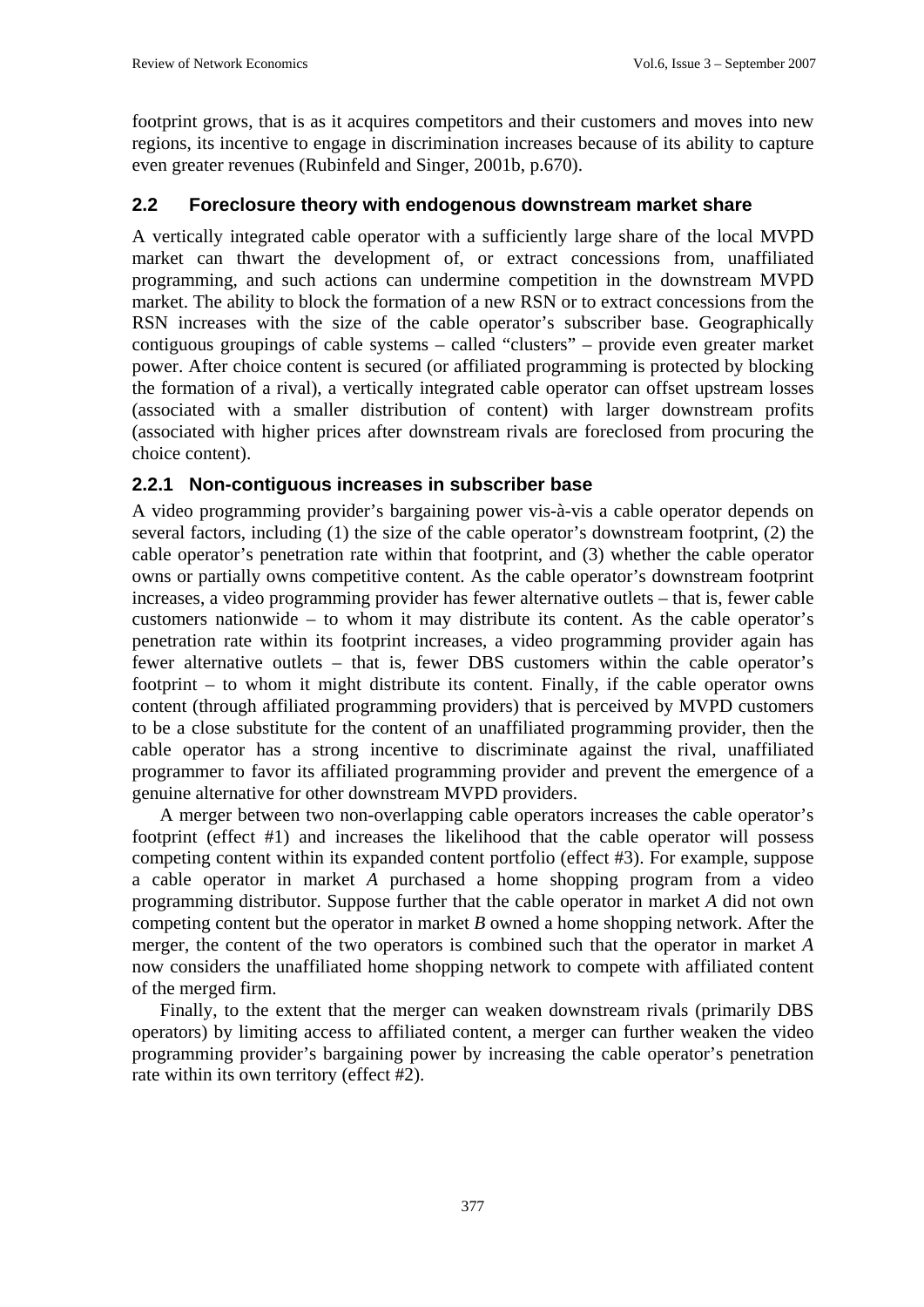# **2.2.2 Contiguous increases in subscriber base**

As noted above, a "cluster" is a combination of geographically contiguous cable systems. According to the FCC (2002a), the number of clusters covering a population in excess of 500,000 persons more than doubled during the 1990s, from 16 to 34.As of the end of 2003, slightly more than 53.6 million of the nation's 66.1 million cable subscribers were served by systems that were part of a cluster (FCC, 2005a). Clustering of territories allows incumbent cable operators to migrate affiliated programming from satellite delivery to terrestrial (fiber-optic) delivery, which is advantageous to cable operators because only satellite-delivered affiliated programming is subject to the program access rules created by the 1992 Cable Act ("the Act"). In its *2000 Cable Price Report*, the FCC (2001) found that cable systems that were part of a cluster charged higher prices than cable systems that were not part of a cluster, even after controlling for other factors that might affect cable prices. The FCC (2002c) found similar results in its *2001 Cable Price Report*. Several other studies have documented the deleterious effect of clustering on cable prices (General Accounting Office, 2000, p.28; Emmons and Prager, 1997) and on entry by overbuilders.

If an overbuilder believes that access to content that is demanded by MVPD customers within a given local market is not available due to an incumbent operator's ability to skirt the program access rules, then it will be disinclined to invest the sunk resources necessary to enter that market. The effect of overbuilder entry on cable prices is significant: the FCC's 2004 *Cable Pricing Survey* finds that monthly cable rates in January 2004 were 15.7 percent lower in areas where incumbent cable operators face competition from a wireline overbuilder (FCC, 2005d). Hence, to the extent that clustering deters entry by overbuilders, the effect of clustering is to maintain cable prices substantially above competitive levels. A merger that allowed an operator to increase the size of its clusters would have the same anticompetitive effect on consumer welfare.

# **3 Application to the acquisition of Adelphia by Comcast and Time Warner**

With respect to the acquisition of Adelphia by Comcast and Time Warner, the proper way to examine the competitive effects is at the local level, as local sports franchises have predominantly local fans. By acquiring Adelphia, Comcast and Time Warner increased their respective subscriber bases in the local markets where Adelphia currently has subscribers.

# **3.1 Defining the relevant geographic markets**

The *Horizontal Merger Guidelines* requires that agencies define product and geographic markets from the perspective of consumers (The U.S. Department of Justice and Federal Trade Commission, 1997). MVPD customers within a fixed geographic area are likely to share common preference with respect to sports franchises. For example, MVPD customers in Vienna, Virginia and Rockville, Maryland are more likely to support the Washington Nationals than, say, MVPD customers in Houston, who are more likely to have allegiance (to the extent that they are baseball fans) to the Houston Astros. A video programmer with rights to televise Washington Nationals' games could not generate the same revenues in Houston as he could in Washington. Because consumers in Houston do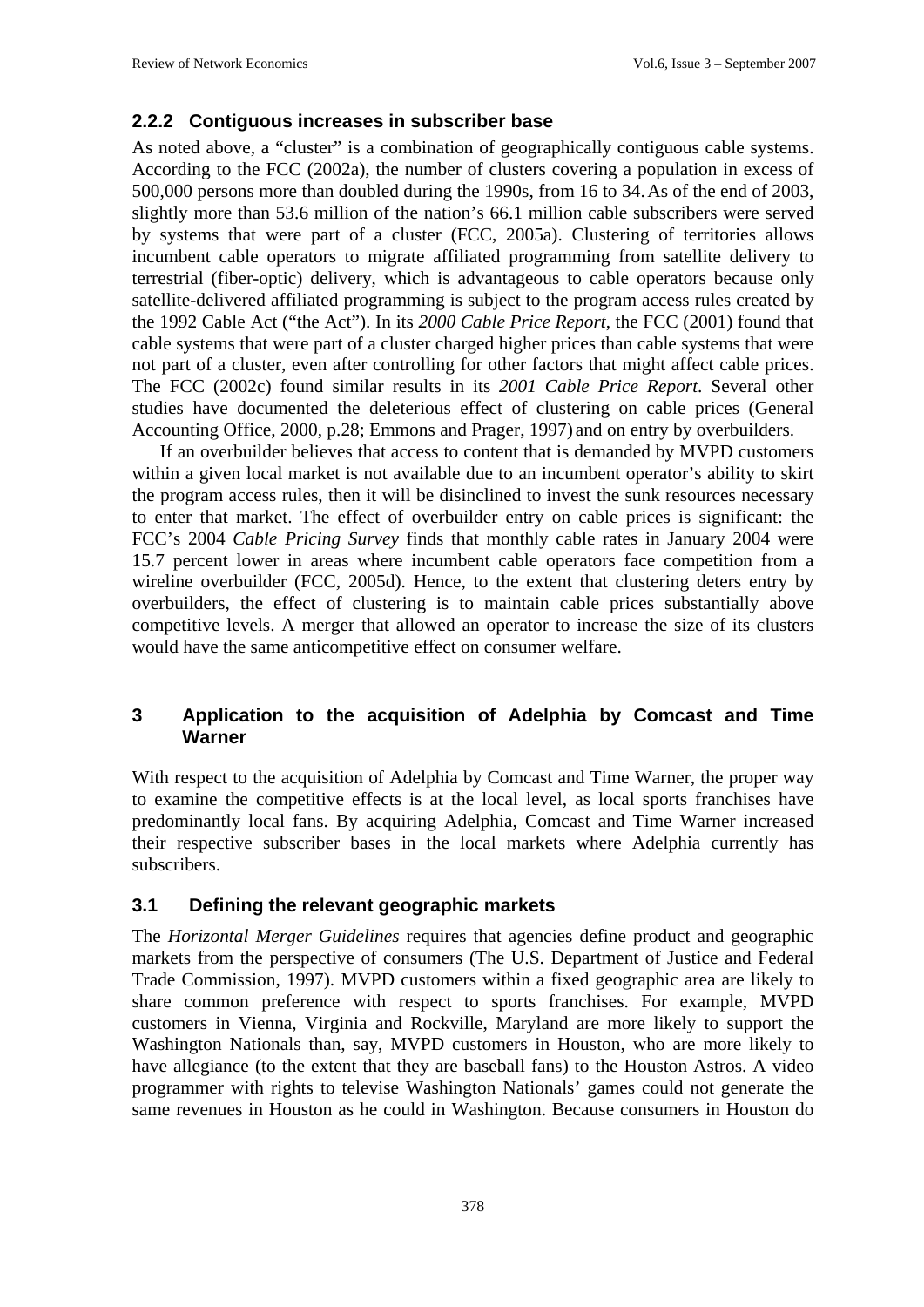not consider Nationals games to be a substitute for Astros games, distribution of Astros and Nationals games are not in the same market.

The video programming industry has adopted its own geographic boundaries, known as DMAs, which the FCC routinely uses in its competition analysis of MVPD markets. Of the several DMAs affected by the acquisition of Adelphia by Comcast and Time Warner, we focused our attention on DMAs where (1) Comcast owned a local sports programming network and (2) the acquisition of Adelphia customers significantly increased Comcast's share of cable households.

With respect to the first criterion, Comcast owns or has a significant ownership share in at least eight RSNs: Bravevision (Atlanta DMA), Comcast SportsNet Philadelphia (Philadelphia DMA), Comcast SportsNet Chicago (Chicago DMA), Comcast SportsNet Mid-Atlantic (including the Washington and Baltimore DMAs), Comcast SportsNet West (Sacramento DMA), Comcast/Charter Sports Southeast (including the Miami DMA), Cowboys TV (Dallas-Ft. Worth DMA), and Falconvision (Atlanta DMA) (FCC, 2005a). Of the local markets in which Comcast has a presence in sports programming, the partial acquisition of Adelphia increased Comcast's subscriber base significantly in Washington, Baltimore, and Miami.

## **3.1.1 The Washington DMA**

In 2005, Comcast estimated that it had 722,000 subscribers in the Washington DMA. It gained 238,000 subscribers from Adelphia to serve a total of 960,000 subscribers. Based on these estimates and data reported by Media Business Corp (2005a), Comcast controlled 70.7 percent (960,000 divided by 1.357 million) of all cable subscribers in the Washington DMA after its acquisition of Adelphia.

At the time of the merger proceeding, Comcast was involved in a dispute with MASN over the distribution of the Washington Nationals baseball games. The foreclosure theory outlined above explains the differing incentives of a vertically integrated cable operator and an unaffiliated programmer. MASN seeks to maximize the value of its rights to deliver Washington National games, which typically involves the distribution over *multiple* platforms within a given DMA, including DBS. MASN had reached a distribution agreement with DIRECTV for the Nationals. By contrast, Comcast considers the joint profits of its upstream content and downstream distribution network, which often involves offsetting upstream losses (associated with less distribution of affiliated content) with larger downstream profits (derived from higher prices after foreclosure of downstream rivals).

# **3.1.2 The Baltimore DMA**

In the Baltimore DMA, Comcast estimated that it had 619,000 subscribers during the merger proceeding. Comcast gained 30,000 subscribers from Adelphia to serve a total of 649,000 subscribers in the Baltimore DMA. Based on these estimates and data reported by Media Business Corp. (2005a), there were approximately 667,000 cable subscribers in the Baltimore DMA. Hence, after its partial acquisition of Adelphia, Comcast controlled 97.4 percent (649,000 divided by 667,000) of all cable households in the Baltimore DMA.

In the Baltimore DMA, Comcast competes with MASN in the sports programming market. Under a contract that expired after the 2006 Major League Baseball season, Comcast SportsNet had a license to produce and exhibit Baltimore Orioles games. Under a settlement agreement reached with Major League Baseball, the holder of Orioles' telecast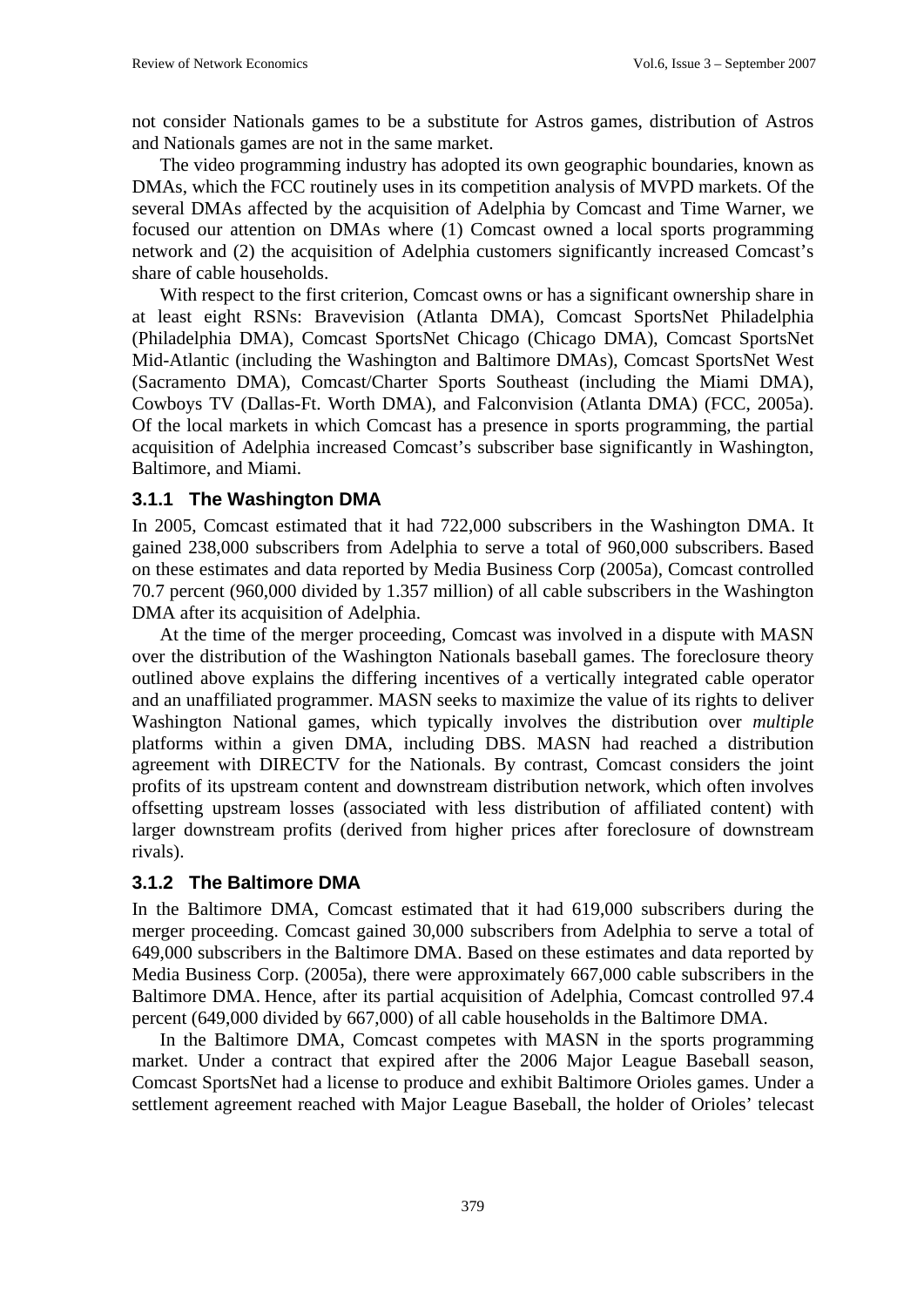rights, TCR, will retain the rights to telecast Orioles games and will not license them to a third party video programming vendor such as Comcast SportsNet.

# **3.1.3 The Miami DMA**

In the Miami DMA, Comcast estimated that it had 655,000 subscribers during the merger proceeding. Comcast gained 85,000 subscribers from Adelphia to serve a total of 740,000 subscribers in the Miami DMA. These estimates coupled with data reported by Media Business Corp. (2005a), there were approximately 787,000 cable subscribers in the Miami DMA. Hence, after its partial acquisition of Adelphia, Comcast controlled 94.0 percent (740,000 divided by 787,000) of all cable households in the Miami DMA.

At the time of the merger, two of the three statewide sports networks in Florida, FSN Florida and Sun Sports, were owned by Fox Sports Networks (Cobbs, 2005, p.15). Sun Sports had the telecast rights for the Miami Heat basketball team, and FSN Florida had the telecast rights for the Florida Marlins baseball team (Cobbs, 2005, p.15). Comcast and Charter owned Comcast/Charter SportsNet Southeast, which had the telecast rights to over 100 NCAA football games.<sup>[2](#page-8-0)</sup>

# **3.2 Assessing market power**

Market power is typically understood as a firm's ability profitably to raise prices above competitive levels for a non-transitory period, and thereby exclude rivals. Comcast increased prices and also excluded rivals in the Washington, D.C. DMA. According to the *Washington Times* (2002), Comcast increased monthly prices by 6 percent in the Washington area in 2003, which was consistent with a national trend among cable operators over the previous six years of an average increase of 45 percent. Comcast was excluding an upstream rival by its refusal to carry MASN. Moreover, although a high market share may not be sufficient to establish market power, after the merger, Comcast controlled 60 percent of the MVPD households in the Washington and Baltimore DMAs. This market share, which is double the share of the two DBS carriers combined, was effectively much higher when one considers that other incumbent cable operators served parts of the Washington DMA, which limited Comcast's maximum available market share of all MVPD households to well below 100 percent.

# **3.3 Assessing the likely competitive effects on unaffiliated RSNs**

In its annual reports on the status of MVPD competition, the FCC has recognized the importance of sports programming in general and for MVPD entrants in particular. In its *Eleventh Annual Report*, the FCC (2005a, p.142) noted that "[s]ports programming warrants special attention because of its widespread appeal and strategic significance for MVPDs." The FCC (2005a, p.166) reported that as of December 2004, RSNs represented approximately 40 percent of the 96 regional networks. According to small cable operators, sports channels were "the most costly services they distribute, with annual wholesale rate increases in excess of inflation" (FCC, 2005a, p.168). According to DIRECTV, clustering by cable operators was the reason that obtaining exclusive arrangements for valuable RSNs has become an increasingly viable and attractive proposition for cable operators (FCC, 2005a, p.168). According to Ameritech, a cable overbuilder in the mid-1990s, access to

<span id="page-8-0"></span><sup>&</sup>lt;u>2</u><br>
<sup>2</sup> Comcast/Charter Sports Southeast, About Us (available at [http://csssports.com/about\\_us.cfm](http://csssports.com/about_us.cfm)).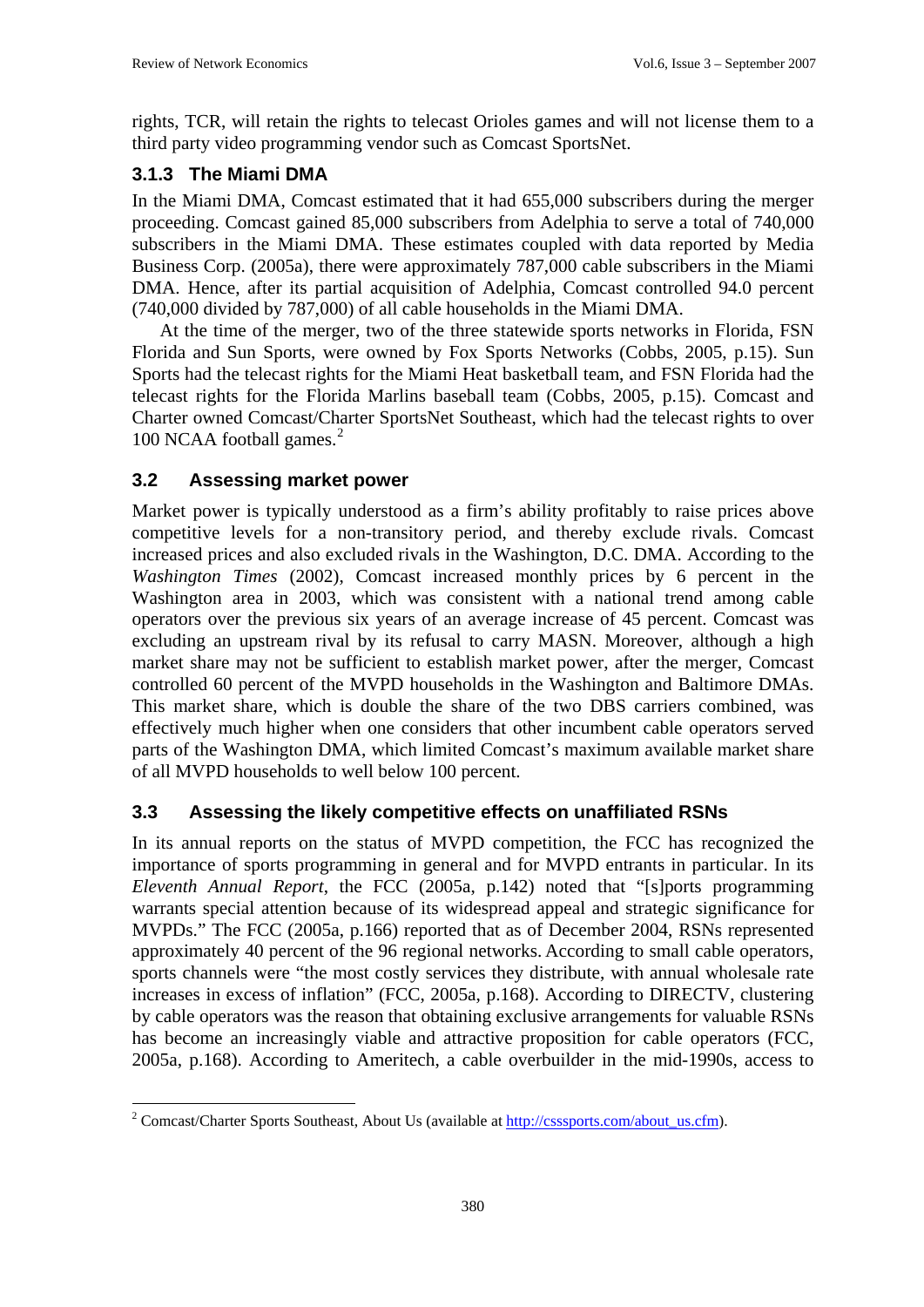sports programming was "so essential to the success of a cable system that many operators will pay exorbitant prices and agree to entertain other less attractive business arrangements just to obtain it"(FCC, 1998a).

Comcast's refusal to provide access to MASN was motivated by a desire to extend its considerable market power from the downstream MVPD market to the upstream programming market. By denying Comcast cable subscribers in the Baltimore and Washington DMAs access to MASN's regional sports programming, Comcast ensured that MASN could not achieve minimum viable scale in the regional sports programming industry. If MASN could not generate sufficient revenues to pay down its significant fixed costs (including the lump sum payment to Major League Baseball for the television rights for the Nationals), MASN would be forced to exit the market and likely sell its television rights at a distressed price to Comcast. At that point, Comcast would have successfully extended its downstream market power into the upstream programming market. Among the MVPD providers in the Washington and Baltimore DMAs, Comcast would be willing to pay the most for those television rights given its 60 percent post-merger share of the downstream MVPD market.

Comcast's incentive to engage in content discrimination increases with the size of its downstream market share (Rubinfeld and Singer, 2001a, p.640). Applying a model to the broadband Internet access market, Rubinfeld and Singer demonstrated that a vertically integrated broadband operator would engage in content discrimination against an unaffiliated Internet portal so long as the gains from content discrimination (in terms of greater future affiliated content sales) exceeded the losses (in terms of fewer broadband access subscriptions). The vertically integrated broadband operator's incentives to engage in content discrimination increases with the size of its downstream market share because (1) the future gains in content sales after successful foreclosure of rival content providers would be spread over a larger base of broadband access customers and (2) a large downstream market share implies that rival downstream competitors cannot impose serious discipline on the pricing/carriage decisions of the vertically integrated provider. In particular, the vertically integrated broadband provider would accept a smaller increase in the price of its affiliated content – and still break even after engaging in content discrimination – given a larger downstream market share (Rubinfeld and Singer, 2001a, p.667).

## **3.3.1 High switching costs**

That same analytical framework can be applied here to evaluate whether Comcast's incentive to engage in content discrimination increases with the size of its downstream market share. In this context, the relevant empirical question is whether Comcast's inregion market share would decline significantly as a result of Comcast's refusal to offer its cable subscribers access to MASN's regional sports programming. If the answer is "no", then Comcast would have stronger incentives to engage in content discrimination against MASN's regional sports programming *after the merger*. As demonstrated below, the answer is in fact "no", because although the ability to carry RSNs is critical to the success of MVPD entrants, few of Comcast's subscribers would be willing to switch to alternative MVPD providers merely to view Nationals' games.

The empirical evidence to date indicates that, in the Washington DMA, the cost to Comcast of refusing to carry MASN's regional sports programming is trivial. Using data from Media Business Corp., we analyzed the change in DBS subscriber levels in the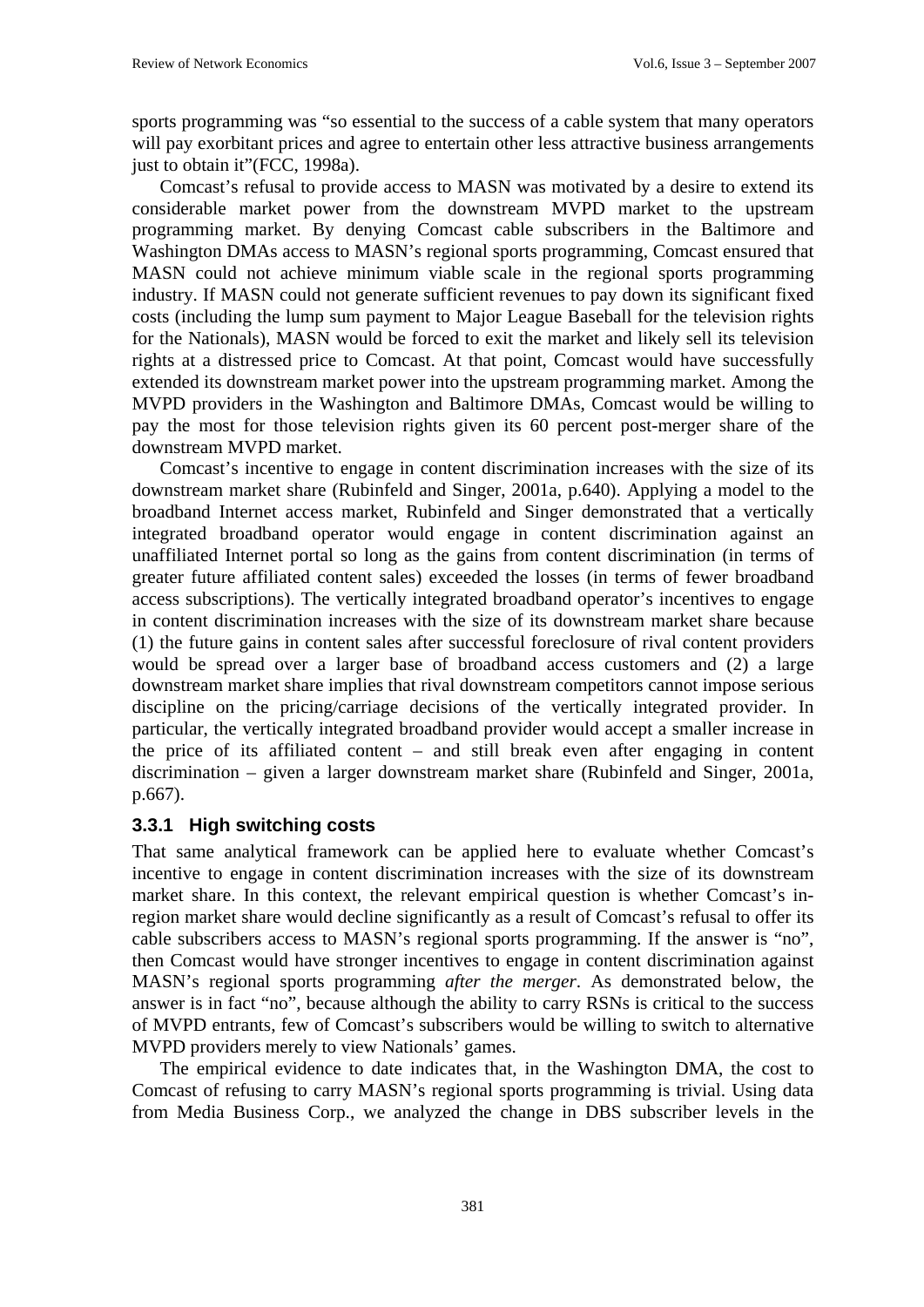1

Washington DMA for several quarters before and after Comcast announced that it would not offer its customers' access to MASN in the Washington DMA.



### **Figure 1: DBS Subscribers in the Washington, D.C. DMA, 2000-05**

As Figure 1 illustrates, the average rate of increase of DBS subscribers in the Washington DMA declined after the fourth quarter of 2001 (13.5 percent average quarterly increase through the fourth quarter 2001 versus a 3.4 percent average quarterly increase after the fourth quarter 2001). The average increase in DBS subscribers in the third and fourth quarter of 2005 (3.9 percent) is less than the average increase from the first quarter 2000 through the first quarter 2005 (6.9 percent), and it is only slightly greater than the average increase from the first quarter of 2001 through the first quarter 2005 (3.3 percent).

Assuming that the unexplained portion of the increase in DBS subscribers in the Washington DMA in the second and third quarters of 2005 was due entirely to Comcast's refusal to carry MASN, Comcast's anticompetitive conduct caused it to lose only 6,000 subscribers per quarter due to Comcast's refusal to carry  $MASN$ .<sup>[3](#page-10-0)</sup> To put that in perspective, Comcast has over 800,000 cable customers in the Washington DMA according to Media Business Corp. Hence, even if all 12,000 unexplained DBS subscribers over the two quarters can be attributed to Comcast's foreclosure strategy, then the cost of that foreclosure strategy is trivial to Comcast: 12,000 subscribers account for less than two percent of all Comcast subscribers in the DMA.

The average quarterly increase in DBS subscriber penetration in the Washington DMA from the first quarter of 2000 to the first quarter of 2005 was 0.746 percent. Although the quarterly increase in DBS penetration in the third quarter (0.861 percent) is slightly higher than the average quarterly increases since the first quarter of 2000, that difference is not statistically significant. A t-test demonstrates that the increase in DBS penetration during the second and third quarters of 2005 was not statistically different from the mean quarterly increase in DBS penetration during the preceding period. Hence, there was no unexplained increase in DBS penetration in the Washington DMA that can be attributed to

<span id="page-10-0"></span> $3$  Equal to the actual increase in DBS subscribers in the second and third quarters of 2005 (21,000) less the average increase in DBS subscribers in the prior twelve quarters (15,000).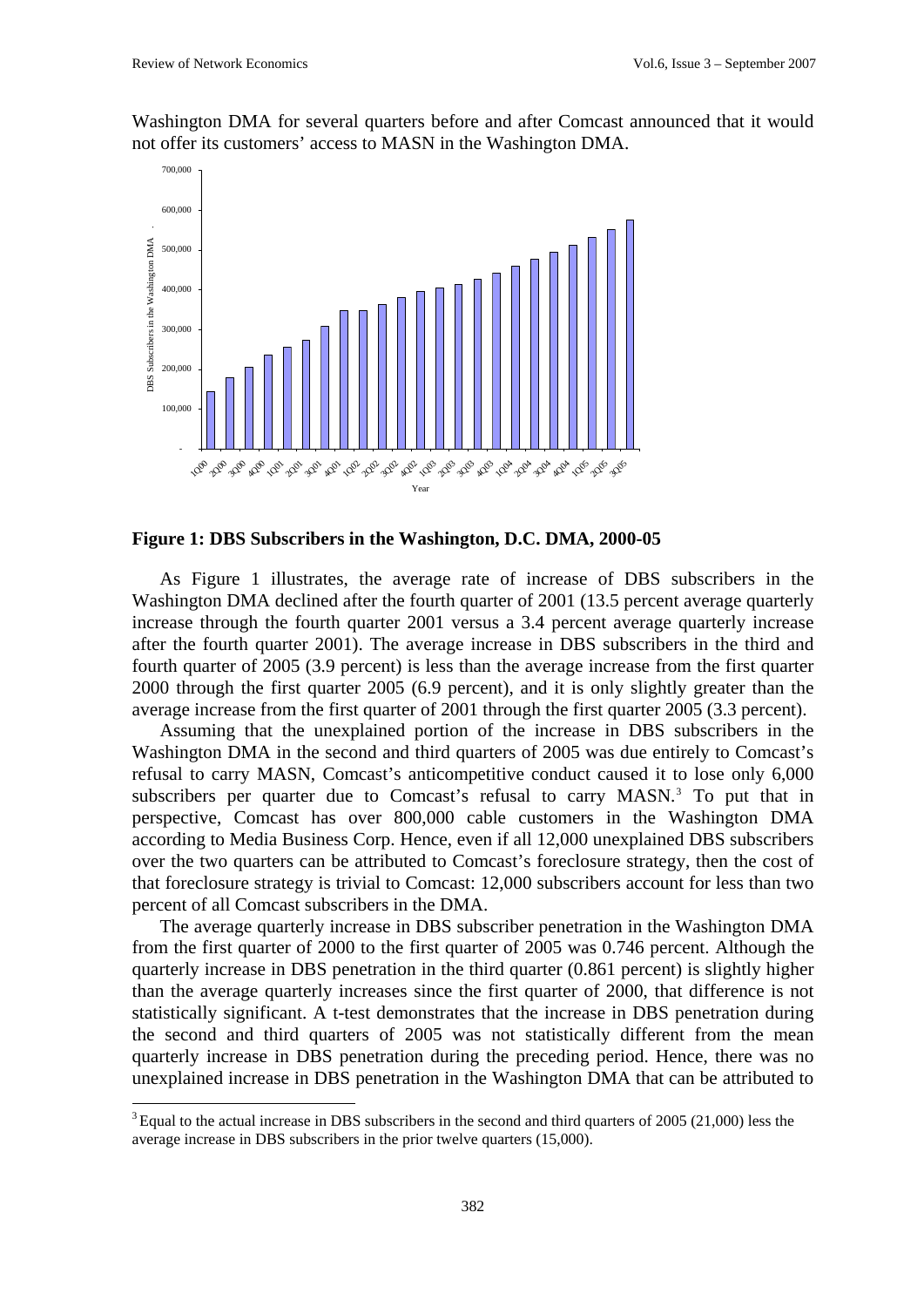1

Comcast's decision not to carry MASN. This empirical evidence confirms that, in the Washington DMA, the cost to Comcast of refusing to carry MASN's regional sports programming was trivial.[4](#page-11-0) To the extent that refusing to carry MASN produces *any*  benefits for Comcast, the benefits from engaging in this foreclosure strategy outweighed the costs.

In addition to the empirical evidence that shows that customers have not in fact switched to satellite as a result of Comcast's discriminatory conduct, there are a number of reasons that explain why this is the case and likely to remain so. In particular, Comcast's cable customers must overcome significant switching costs to switch to satellite alternatives. A January 2005 empirical study by two FCC economists, Andrew Stewart Wise and Kiran Duwadi (2005, p.4), found that quality-adjusted prices for basic cable services must increase substantially to overcome the implicit or explicit costs of switching from cable to DBS. Wise and Duwadi (2005, p.21) explained that "in the multichannel video market, the incumbent cable operator commands a large market share, and cable subscribers may consider switching from cable to DBS as implying a perceived or real switching cost." They also explained that the cable incumbent's offering of additional services, such as high-speed Internet access and video-on-demand, would make the cost of switching to DBS higher than before for current cable subscribers (Wise and Duwadi, 2005, p.21). They concluded that "consumers switch multichannel video providers only in response to relatively large price changes, not small ones" (Wise and Duwadi, 2005, p.21).

Comcast's cable customers would not incur these significant switching costs so long as there was a non-trivial probability that Comcast and MASN would eventually reach an agreement. Consider a consumer who (1) believed that the probability that Comcast and MASN would reach an agreement before the end of the baseball season was 10 percent and (2) valued the ability to watch the 68 Nationals games' that were not televised on UPN, TBS, Fox, or ESPN at \$150. Hence, if the consumer switched to DIRECTV and incurred a switching cost of \$150 with certainty, then the consumer would refrain from switching because the expected benefit from remaining with Comcast (equal to 10 percent of \$150, or \$15) exceeded the expected benefit from switching to DIRECTV (equal to \$150 in incremental value less \$150 in switching costs, or \$0). Based on these five factors, it is reasonable to conclude that Comcast did not lose and would not lose market share as a result of its foreclosure strategy in Washington.

While the costs of switching from cable to satellite already are high, they also are likely to increase going forward because Comcast is increasingly able to offer consumers services that satellite providers cannot match – services such as high-speed data, voice, and video on demand. DBS providers are also at a disadvantage for video because consumers are shifting to watching high definition television (HDTV), which strains existing satellite capacity and requires additional equipment. For a DIRECTV customer to receive HDTV, the customer must install a new dish and antenna for local broadcast networks at a price of \$300. For the new dish to function properly, it must have a clear line of sight to *three* satellites simultaneously. Because a clear line of sight to three satellites simultaneously is

<span id="page-11-0"></span><sup>4</sup> Comcast was not the only cable operator in the Washington DMA that did not carry MASN. Because we are comparing the change in DBS penetration over successive quarters, however, the effects of other carriage decisions on DBS penetration should be negligible to the extent that those carriage decisions were constant over time. Moreover, Comcast's decision not to carry MASN had the greater potential to increase DBS penetration in the Washington DMA because Comcast and Adelphia collectively pass 65 percent of all homes in the DMA.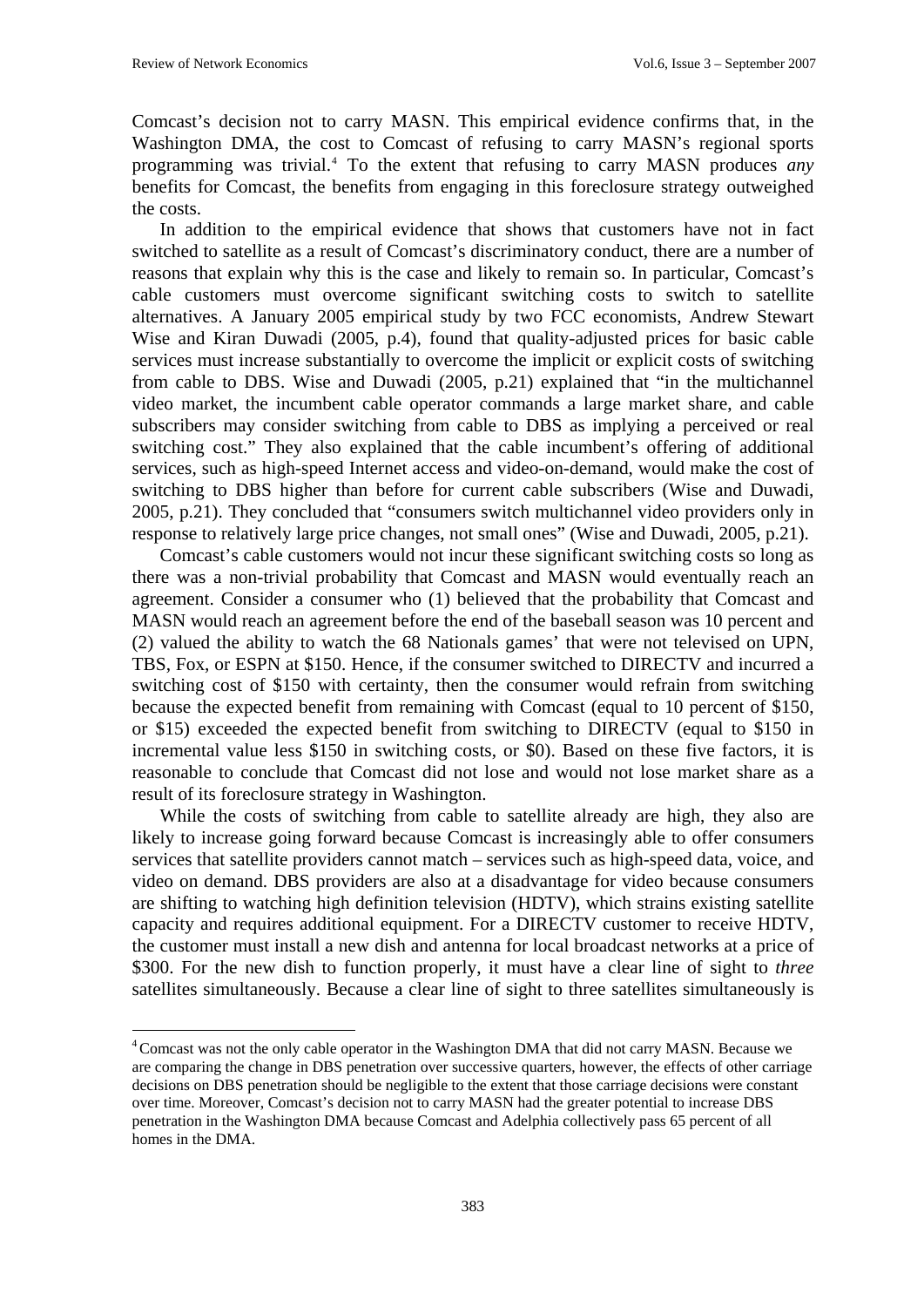much more difficult to obtain than a line of sight to a single satellite (the requirement for the first generation dish), DIRECTV will be seriously impaired in its ability to compete against Comcast for HDTV customers.<sup>[5](#page-12-0)</sup>

Moreover, through its pricing of its cable modem service inside and outside the bundle, Comcast can create a strong inducement for its video subscribers to choose the entire array of services from its bundle. For example, Comcast (2006) charges D.C. residents \$42.95 per month for cable modem service when purchased as part of bundle with video service but charges a penalty price of \$57.95 per month for cable modem service when purchased on an a-la-carte basis. Subscribers who wish to purchase video service from a DBS provider and cable modem service must incur a penalty of \$15 per month. The DBS provider must compensate the subscriber for breaking the bundle, which may force its price for video service below its average variable cost. For this reason and many others, including the significant out-of-pocket costs of switching to DBS, Comcast could risk losing its D.C.-based customers by denying them access to Nationals' games on MASN.

Finally, the incentives for a customer to switch from cable to satellite are diminished here because the decision to remain a Comcast subscriber even when Comcast refuses to carry MASN does not preclude the subscriber from viewing *all* Nationals' games. Of the 162 Nationals games during the 2005 season, Comcast customers could see almost 50 percent, despite the fact that Comcast did not carry MASN. UPN 20 and Fox WTTG-5 carried 76 Nationals' games (Nakamura and Heath, 2005). The national Fox Network carried four additional Nationals' games (Washington Post, 2005). ESPN and TBS each carried three Nationals' games. [6](#page-12-1) By comparison, when DIRECTV announced its deal with MASN, DIRECTV (2005b) said subscribers would receive 68 additional games via MASN. Hence, the value of switching to DIRECTV to watch Nationals' games is limited to the value associated with an *incremental* 68 games. Because even a baseball fan experiences diminishing marginal returns to watching baseball, the value of watching an additional 68 games is not as great as the value of watching the first 68 games.<sup>[7](#page-12-2)</sup>

### **3.3.2 Relationship between downstream market power and discriminatory behavior in other markets**

Comcast's future behavior can be predicted in part based on its behavior vis-à-vis unaffiliated RSNs in the past. Table 1 shows each of the top 30 television markets (DMAs), as defined by Nielsen Business Media, in which Comcast owns a regional sports network (RSN). The table shows Comcast's downstream market shares in each DMA using two metrics  $- (1)$  the share of total households in the DMA that Comcast passes, and (2) the share of total households in the DMA that are Comcast subscribers (see FCC, 2005c). The table also indicates whether Comcast is engaging in content discrimination or conduit discrimination within the DMA. Table 1 demonstrates that Comcast engages in conduit discrimination against unaffiliated MVPDs in *every* market in which (1) it owns the sort of marquis sports content to make such discrimination worthwhile and (2) it supplies cable service to at least 35 percent of the households within the DMA.

1

<http://sports.espn.go.com/mlb/television?date=20030330&network=ALL>; Washington Post (2005).

<span id="page-12-0"></span> $<sup>5</sup>$  This information is based on the personal experience of one of the authors of this declaration, who</sup> attempted to purchase HDTV from DIRECTV without success during the summer of 2005 and was forced to switch to cable television.

<span id="page-12-1"></span><sup>6</sup> ESPN, MLB TV Listings, available at

<span id="page-12-2"></span> $\frac{1}{7}$  The "first 68 games" in this context refers to the first 68 games that the consumer is able to watch, rather than the first 68 games of the season chronologically.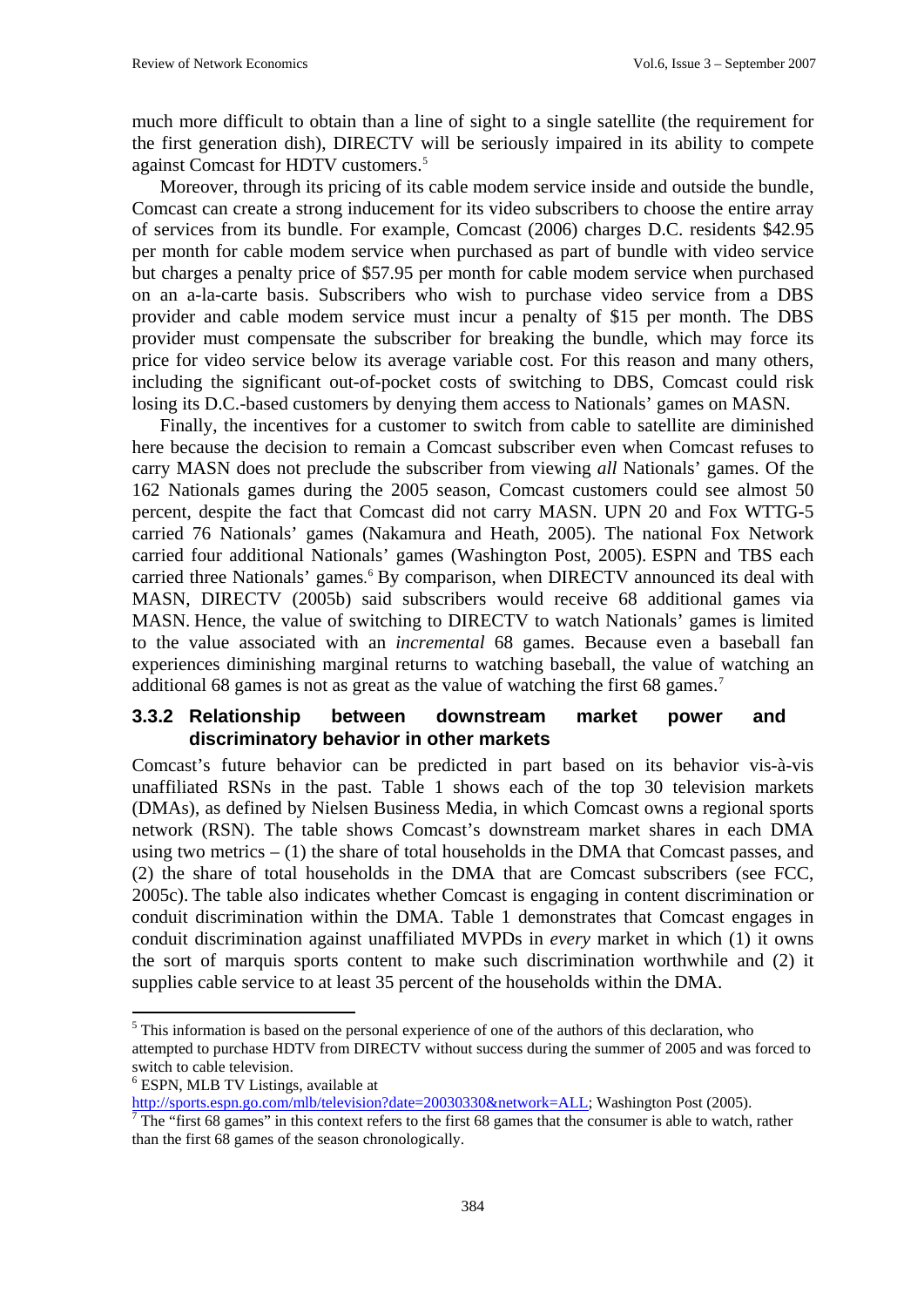The three markets that satisfy these two conditions *pre-merger* are Philadelphia, Sacramento, and Chicago. Baltimore does not satisfy the first criterion because the rights to Washington Wizards basketball games or Washington Capitals hockey games cannot be considered marquis content in Baltimore. Although Comcast carries Baltimore Orioles baseball games on its Baltimore RSN through a licensing agreement with MASN, Comcast does not own the rights to this content (see Mitzer, 1996). Similarly, the first condition (ownership of marquis content) is not satisfied in Miami or Detroit.

Although the exact share of MVPD subscribers required to make conduit discrimination profitable is difficult to ascertain, based on the pattern contained in Table 1, it is reasonable to infer that the "critical share" is somewhere between 28 percent (premerger Washington DMA) and 35 percent (pre-merger Sacramento DMA). Because the merger increased Comcast's subscriber share in the Washington DMA to 38 percent, and because Comcast owns the television rights to the Wizards and Capitals (that is, the right of first refusal to distribute those games), following the merger the necessary conditions for conduit discrimination were satisfied in the Washington DMA.

|            |                                                                                         | Comcast<br>Subs as<br>$%$ of<br>Total<br>Househo<br>lds in | Comcast<br>Subs as<br>$%$ of<br>Total<br>Househo<br>lds in | Deny<br>Access to | Discriminate<br>Against |
|------------|-----------------------------------------------------------------------------------------|------------------------------------------------------------|------------------------------------------------------------|-------------------|-------------------------|
| Market     | Affiliated                                                                              | <b>DMA</b>                                                 | <b>DMA</b>                                                 | Unaffiliated      | Unaffiliated            |
| (DMA)      | <b>RSN</b>                                                                              | (Before)                                                   | (After)                                                    | RSN?              | <b>MVPD</b>             |
| Orlando    | Comcast/<br>Charter<br><b>Sports</b><br>Southeast                                       | 5                                                          | 8                                                          |                   | No2                     |
| Tampa      | Comcast/<br>Charter<br><b>Sports</b><br>Southeast                                       | 10                                                         | 10                                                         |                   | No2                     |
| Atlanta    | Comcast/<br>Charter<br><b>Sports</b><br>Southeast;<br><b>BravesVisio</b><br>$\mathbf n$ | 29                                                         | 32                                                         |                   | No2                     |
| Washington | SportsNet<br>MidAtlantic                                                                | 28                                                         | 38                                                         | Yes               | N <sub>0</sub>          |
| Sacramento | SportsNet<br>West                                                                       | 35                                                         | 35                                                         |                   | Yes3                    |
| Miami      | Comcast/<br>Charter<br><b>Sports</b><br>Southeast                                       | 37                                                         | 42                                                         |                   | NA <sub>2</sub>         |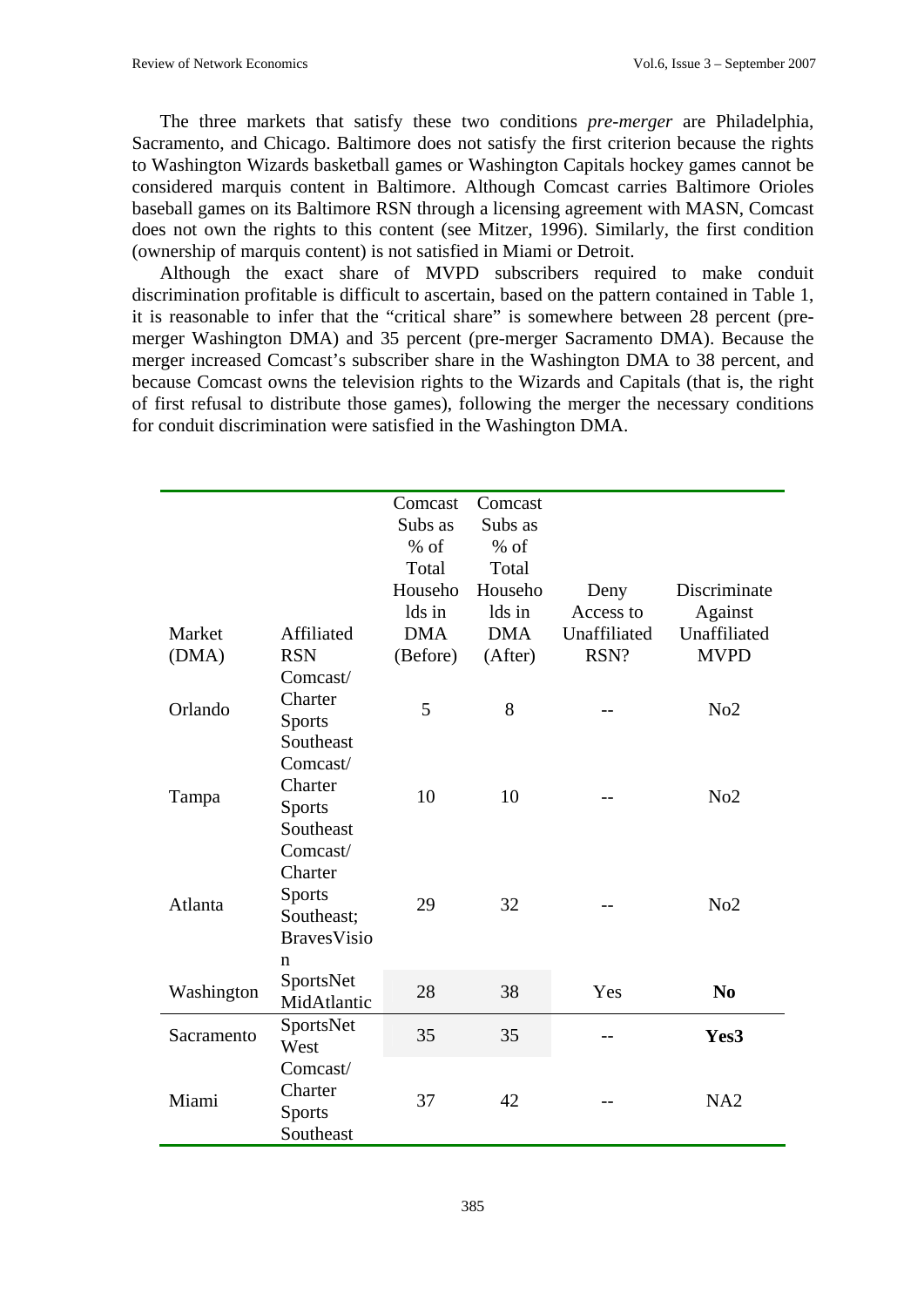| Philadelphia | SportsNet<br>Philadelphia | 58 | 60 | $ -$ | Yes              |
|--------------|---------------------------|----|----|------|------------------|
| Baltimore    | SportsNet<br>MidAtlantic  | 53 | 56 | Yes  | NA4              |
| Detroit      | Comcast<br>Local          | 48 | 48 | No   | NA <sub>2</sub>  |
| Chicago      | SportsNet<br>Chicago      | 49 | 49 |      | Yes <sub>5</sub> |

### **Table 1: Top 30 local markets in which Comcast owns a RSN**

- *Notes*: (1) In each DMA, the number of Comcast homes passed after the transaction is equal to either (a) the number of Comcast homes passed plus the number of Adelphia homes passed (for Washington, Miami, Baltimore, Atlanta, Orlando, and Tampa), or (b) the number of Comcast homes passed plus the number of Time Warner homes passed (for Philadelphia). (2) Comcast has yet to secure the marquis sports content (Major League Baseball, NBA basketball, or NHL hockey) that would put it in a position to discriminate against unaffiliated MVPDs in these markets. Comcast markets Comcast/Charter Sports Southeast as being exclusive to cable providers, and BravesVision as exclusive to Comcast digital cable subscribers. Comcast Local is also not carried by any DBS provider. (3) Requires DIRECTV to purchase SportsNet for a larger service area (beyond 150 miles of Sacramento). (4) Comcast carries Washington Wizards basketball and Washington Capitals hockey games on SportsNet MidAtlantic, but this cannot be considered marquis content in Baltimore. Although Comcast carries some marquis content in Baltimore (namely, Baltimore Orioles baseball games) on SportsNet MidAtlantic through a licensing agreement with MASN, Comcast does not own the rights to this content. MASN's contract with the Baltimore Orioles states that MASN has the "sole and exclusive right and license to produce and exhibit" Baltimore Orioles games on pay television. Hence, Comcast lacks the ability to withhold that content from DBS providers. (5) Comcast owns 30 percent of RSN only, which according to theory, would undermine its ability to engage in conduit discrimination. Upon acquiring the rights to sports programming, however, Comcast increased the price of this content by roughly 100 percent from what DIRECTV had been paying FSN Chicago for the same content.
- Sources: Media Business Corporation, 2005a; Media Business Corporation, 2005b; Harding, 2005; DIRECTV, 2005a, pp.20,23-24; Charter/Comcast Sports Southeast, 2005; Dwyer, 2005; Mitzer, 1996.

For Comcast to have the incentive and ability to engage in conduit discrimination, it needed to own "marquee" professional sports content – live Major League Baseball, NBA basketball, or NHL hockey. The FCC previously recognized the importance of live professional sports content on an RSN to an MVPD when it granted the transfer of DIRECTV licenses from Hughes Electronics Corp. to News Corp.:

"At the outset, we agree with commenters that there are no reasonably available substitutes for News Corp.'s RSN programming and that News Corp. thus currently possesses significant market power in the geographic markets in which its RSNs are distributed. We base these conclusions, in part, on the limited number of teams and games of local interest that are available and [REDACTED], and on our economic analysis, described below, of the effects of temporary withdrawals of such programming from MVPD subscribers. An additional feature of RSN programming that sets it apart from general entertainment programming is the time-sensitivity of the airing of important local professional sports events, such as opening days or playoffs. As we have previously observed, RSNs are comprised of assets of fixed or finite supply – exclusive rights to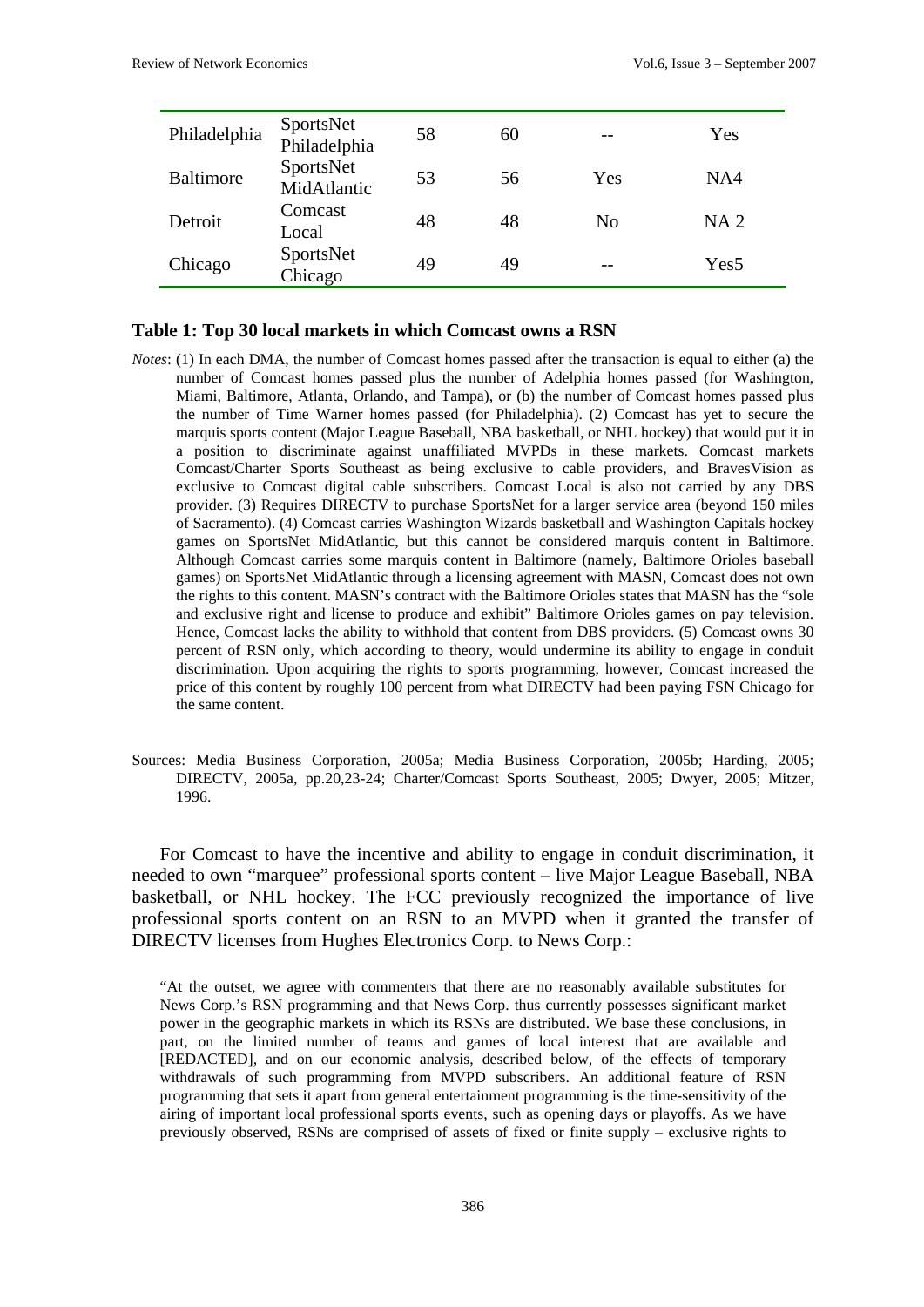local professional sports teams and events – for which there are no acceptable readily available substitutes. These peculiar features of RSN programming give rise to somewhat unique competitive problems in terms of finding relatively close substitute programming in the event access that is foreclosed to rival MVPDs" (FCC, 2004).

According to this definition, Comcast did not own marquee sports content in six of the ten DMAs: Miami, Atlanta, Tampa, Orlando, Detroit, or Baltimore (see Umstead, 2004, p.60; Multichannel News, 2004). However, Comcast's experience in the other three DMAs (not counting Washington) in Table 1 demonstrates that Comcast would discriminate against DBS providers once (1) Comcast secures the rights to marquee sports content and (2) established a large downstream footprint.

In Philadelphia, Comcast denies access to SportsNet Philadelphia to DBS providers through the so-called "terrestrial delivery" loophole (for example, DIRECTTV, 2005a, pp.16-17). Ever since Comcast acquired the rights to carry Philadelphia Phillies baseball, Philadelphia Flyers hockey, and Philadelphia 76ers basketball from SportsChannel Philadelphia and PRISM (a terrestrial network) in August 1997, Comcast has not negotiated with DBS providers regarding the right to carry SportsNet Philadelphia (FCC, 1998b).

Comcast also has shown that it does not need a terrestrial network to discriminate against other MVPDs. In Sacramento, Comcast requires DIRECTV to carry Comcast SportsNet West ("CSN-West"), which shows Sacramento Kings basketball games, in the San Francisco DMA, despite the fact that these games must be blacked out across this DMA (DIRECTTV, 2005a, pp.23-25). For DIRECTV to carry CSN-West, Comcast forced DIRECTV to carry the network in three "zones" – an inner zone consisting of areas in and around Sacramento, an outer zone consisting of areas within 150 miles of Sacramento, and an "outer-outer" zone consisting of the San Francisco DMA. Comcast charges the highest rates per subscriber for the inner zone, and charges lower rates for zones further out. Although Comcast charges the lowest per-subscriber rate for the outer-outer zone, the cost to DIRECTV to carry CSN-West in the outer-outer zone is enormous because that zone has twice as many subscribers as the inner and outer zones combined. As a result, the effective per-subscriber rate for subscribers who can view Kings games is much higher than the rates DIRECTV is required to pay for comparable marque RSN programming it obtains from Comcast (DIRECTTV, 2005a, p.24). DIRECTV has stated, for example, that the per-subscriber rates it is required to pay for CSN-West are higher than the rates it pays for FSN Bay Area – an RSN that carries live games for four men's professional sports teams. Comcast's ability to demand these high rates for content that cannot even be viewed in San Francisco derives from the fact that Comcast controls 97 percent of cable subscribers in the San Francisco DMA (DIRECTTV, 2005a, p.25).Thus, the impact of this overcharge is largely felt by DBS providers.

Likewise, Comcast discriminated against DBS providers in Chicago by means other than the terrestrial loophole. Comcast (2005c, p.50) launched Comcast SportsNet Chicago ("CSN-Chicago") with the Chicago Bulls, Blackhawks, Cubs, and White Sox in 2003. These teams previously were carried on FSN Chicago, an unaffiliated RSN. Once Comcast's RSN acquired the rights to these teams, Comcast demanded DIRECTV pay a rate for CSN-Chicago that was roughly 100 percent more than what DIRECTV had been paying FSN Chicago for the same content (DIRECTTV, 2005a, pp.20-21). Even if Comcast charged all MVPDs in Chicago this higher rate, the increased rates are discriminatory against Comcast's competitors because the largest MVPD in Chicago,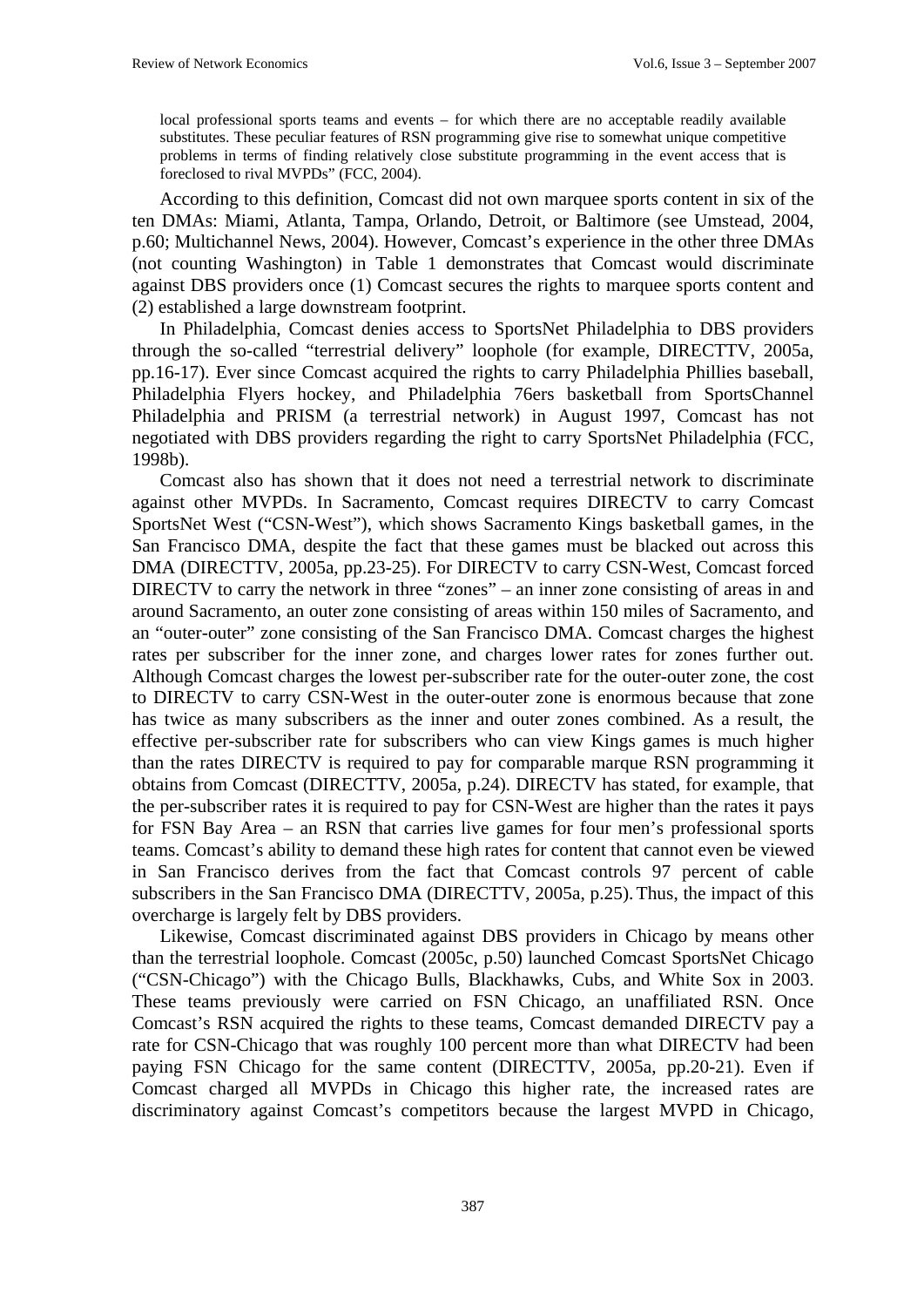Comcast, sees much of the rate increase as an intra-company transfer because of its 30 percent stake in CSN-Chicago (Dwyer, 2005).

A recent filing by Echostar (2005, pp.3-5) provides yet another way in which Comcast can potentially discriminate against a rival MVPD without relying on terrestrial delivery. According to Echostar (2005, p.5), Comcast blacked out NHL games on Comcast's Outdoor Life Network (OLN) when Echostar refused to capitulate to Comcast's 40 percent subscriber-penetration demands – that is, Comcast demanded that Echostar carry OLN on a tier to which at least 40 percent of Echostar's subscribed. This requirement has the effect of requiring the MVPD to carry OLN on its basic tier as a condition of carriage. Given the multiple anecdotes of conduit discrimination provided by DIRECTV and Echostar, it is reasonable to conclude that Comcast has the ability to discriminate against unaffiliated MVPDs without terrestrial delivery.

Finally, in its answers to the Commission's information request, Comcast (2005b, p.31) explains that it would be "economically infeasible to deploy a fiber network" to all of the headends contained within the footprint of its Chicago RSN. Comcast (2005b, p.31) also argues that satellite distribution is "more efficient" in the footprint of Comcast SportsNet MidAtlantic. Of course, these examples of discrimination provided by Echostar and DIRECTV suggest that terrestrial delivery is not a necessary condition for conduit discrimination. In any event, Comcast (2005b, pp.28-30) would not invest so heavily in deploying terrestrial networks over the past 15 years (the three-page list of geographic markets readied for terrestrial delivery was redacted by Comcast) if it was not planning on using those networks. Even if Comcast has no intention of using those networks, as it now claims, their mere existence of a terrestrial delivery system in those markets gives Comcast tremendous bargaining leverage over its MVPD rivals when it negotiates carriage of affiliated, marquee sports content.

## **3.4 Efficiency defenses for Comcast's refusal to deal**

During the merger proceeding, Comcast (2005a) claimed that the cable ownership proceeding was the appropriate place to consider any concerns about regional concentration, and that Comcast had a number of rationales for not carrying MASN. In particular, Comcast argued that (1) Comcast and TCR could not agree on the incremental value of MASN, and (2) about half of the Nationals' games were broadcast on channels other than MASN. With respect to the first rationale, we understand that Comcast simply refused to deal with MASN: There was no dispute over the price of MASN. Thus, this defense was not compelling.

With respect to the second rationale, the fact that half of the Nationals' games were carried on other channels does in fact decrease the incremental value of MASN. But if carriage of Nationals' games on other networks decreased the incremental value of carrying MASN below MASN's asking price, then other MVPDs, such as RCN and DIRECTV, would not have carried MASN. There is no reason why a DIRECTV customer's willingness to pay for the additional 68 Nationals' games is significantly higher than a Comcast customer's willingness to pay for the additional 68 Nationals' games. Hence, one must reject the hypothesis that Comcast would be willing to accept MASN at a lower price (FCC, 2006b, p.189).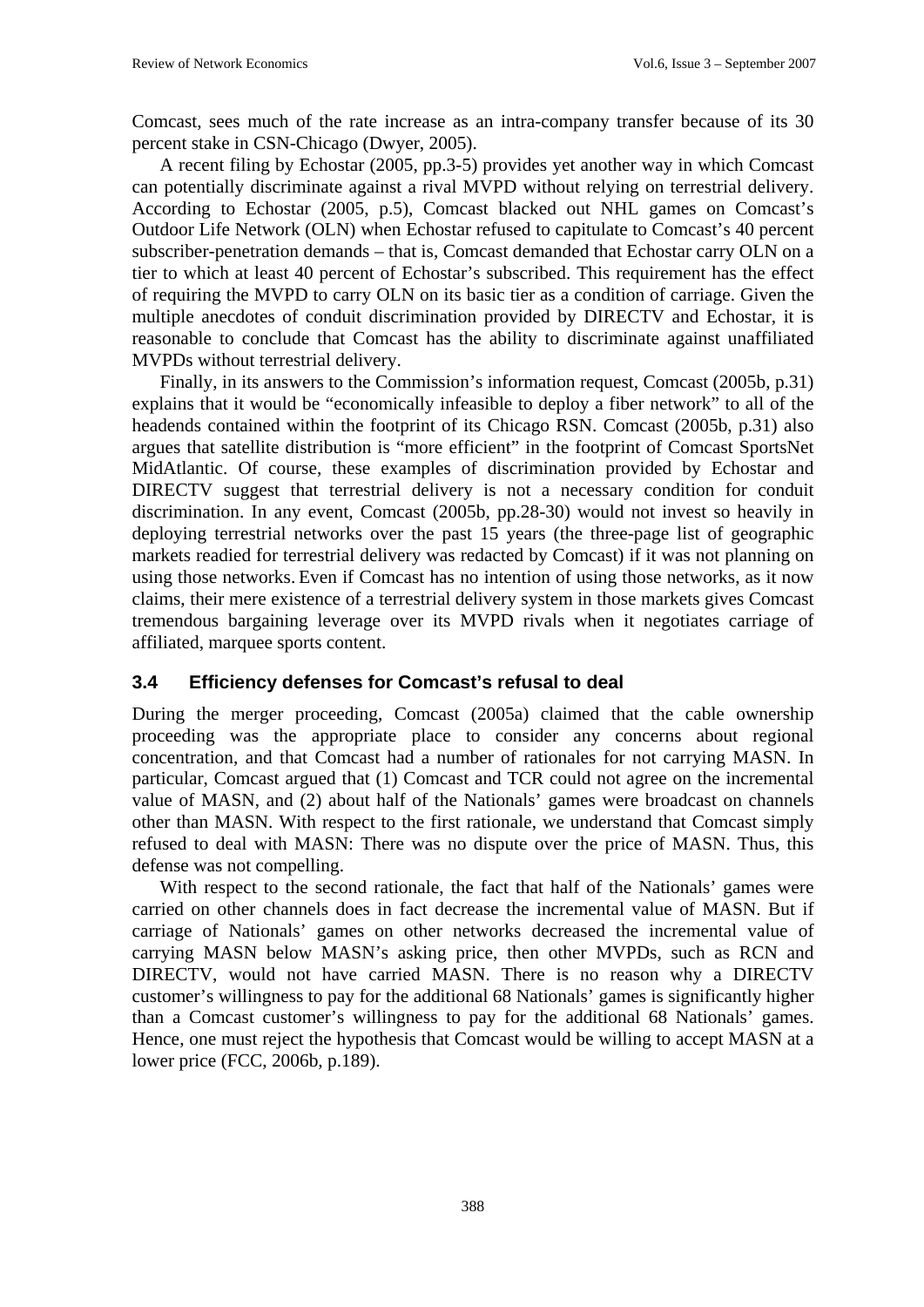### **4 Estimating the effect of foreclosure on DBS penetration**

It is interesting that in the DMA where Comcast has adopted affiliation followed by foreclosure of rival MVPDs – in Philadelphia – the DBS penetration rate is less than half the average among the top 25 DMAs (9.45 percent versus 20.21 percent) (Media Business Corporation, 2005a) and cable television rates are higher. By August 1997, Comcast acquired all of the local telecasting rights of Philadelphia Flyers hockey games, Philadelphia 76ers basketball games, and Philadelphia Phillies baseball games previously held by the owner of SportsChannel (FCC, 1998b, p.21,834). Thereafter, SportsChannel announced that it would cease to operate as of September 30, 1997 (FCC, 1998b, p.21,834). On October 1, 1997, SportsNet debuted as a new channel on Comcast's basic service tier in the Philadelphia market area, and it was distributed only through terrestrial microwave and fiber technology (FCC, 1998b, p.21,834). Before introducing SportsNet as a new channel, Comcast indicated that SportsNet's programming would not be available to any national DBS provider (FCC, 1998b, p.21,834). DBS providers have never established a foothold in Philadelphia as a result of Comcast's foreclosure strategy.

In combination with securing the local telecasting rights for sports programming and delivering the signals terrestrially, Comcast expanded its cluster in the Philadelphia DMA through a series of swaps and acquisitions beginning in 1998, with the intent of expanding its capability to avoid the program access rules.

"As a result of these numerous acquisitions, Comcast now controls 91 percent of all cable households in the Philadelphia DMA (Media Business Corporation, 2005a). Moreover, Comcast thwarted RCN's entry in Philadelphia with aggressive pricing and intense lobbying efforts (Communications Daily, 2001, p.7; Philadelphia Inquirer, 2000), and Comcast has withheld regional sports programming from cable overbuilders and DBS providers. MVPD consumers in Philadelphia now pay more for expanded basic service: Comcast's prices for expanded basic service in Philadelphia have increased by 89 percent from 1999 to 2004 (Warren Communications, 1999; Warren Communications, 2004), whereas the average price for expanded basic service for all U.S. cable systems have increased by only 39 percent over the same time period" (FCC, 2005b).

Our hypothesis is that Comcast's conduct decreased DBS penetration in Philadelphia. Of course, DBS penetration in a given DMA is likely a function of many variables, which can be controlled for in a multi-variate regression analysis. To estimate the DBS penetration rate in Philadelphia "but-for" Comcast's conduct, we regressed (using a simple linear model) DBS penetration rates in a given DMA as of the first quarter 2005 on several demographic and economic characteristics of the DMA. We restricted the Philadelphia DMA from the sample. DBS penetration data by DMA were obtained from Media Business Corp. Demographic and economic data were obtained from the Census Bureau, and snowfall data were obtained from the National Oceanic and Atmospheric Administration (NOAA). The DMA boundaries were obtained from Geographic Data Technology (GDT). Table 2 shows the findings from a model without snowfall data.

As Table 2 shows, many of our explanatory variables were statistically significant at the 5 percent confidence level (absolute value of T-Stat greater than 1.95) and were of the predicted sign. DMAs in which a large percentage of the population (1) incurred long commutes, (2) was male, or (3) was college educated were more likely to observe *higher* DBS penetration rates. By contrast, DMAs in which a large percentage of the population (1) was poor, (2) was black, (3) lived in urban areas, (4) was not English-speaking, and (5) was older were more likely to observe *lower* DBS penetration rates. The adjusted R-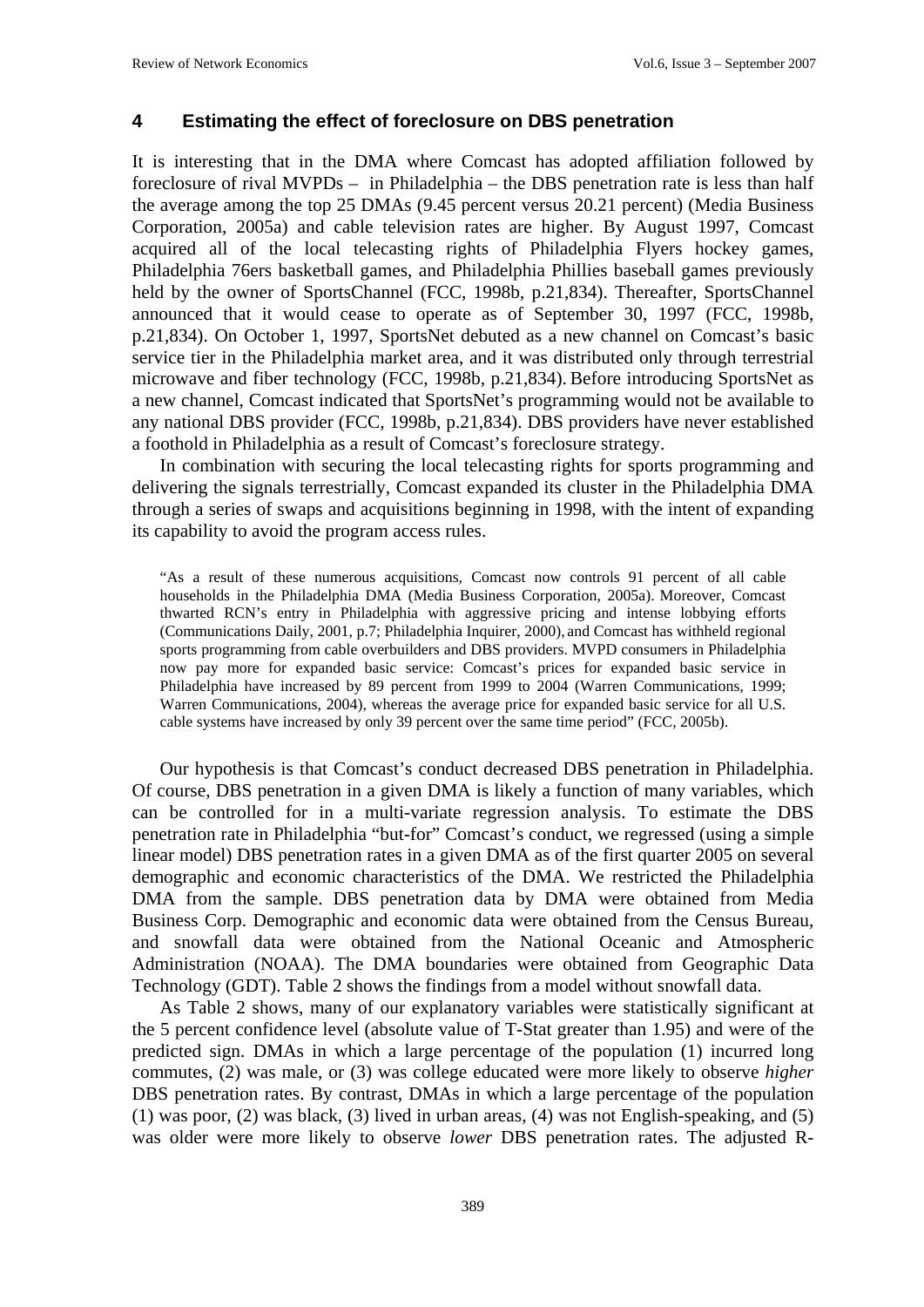squared of the regression was 0.41. Using the regression coefficients and the demographic and economic characteristics of Philadelphia, our best point estimate for DBS penetration in the Philadelphia DMA is 15.4 percent. The 95 percent confidence interval around our best prediction is 13.1 to 17.8 percent. Because the actual DBS penetration rate in Philadelphia DMA is outside the 95 percent confidence interval, one must reject the hypothesis that Philadelphia's predicted penetration rate is 9.4 percent. Stated differently, Philadelphia's low DBS penetration rate is less than what one would expect given its characteristics, which suggests that Comcast's foreclosure strategy might be the cause of Philadelphia's low DBS penetration rate. Table 3 replicates these results with the snowfall variable.

| <b>Coefficient</b> | <b>T-Stat</b> |
|--------------------|---------------|
| $-0.000176$        | $-0.19$       |
| 0.3532584          | 4.25          |
| $-1.234347$        | $-2.62$       |
| $-0.360956$        | $-2.03$       |
| $-0.211093$        | $-5.96$       |
| $-0.115934$        | $-2.14$       |
| $-0.520003$        | $-2.89$       |
| $-0.084917$        | $-0.76$       |
|                    |               |
| $-0.053423$        | $-0.94$       |
| 2.070555           | 3.62          |
| 0.2032424          | 2.18          |
| $-1.543885$        | $-3.96$       |
| $-0.599612$        | $-3.42$       |
| 1.126015           | 2.19          |
|                    |               |

### **Table 2: Dependant variable is DBS penetration rate (specification without snowfall)**

*Note*: Sample size was 209 (all DMAs except Philadelphia).

| <b>Variable</b>          |      | <b>Coefficient</b> | <b>T-Stat</b> |
|--------------------------|------|--------------------|---------------|
| Snowfall                 |      | $-0.000489$        | $-2.26$       |
| Latitude                 |      | 0.0013291          | 1.16          |
| 30PlusCommute            |      | 0.4041932          | 4.44          |
| telephone penetration    |      | $-0.763383$        | $-1.34$       |
| poverty percent          |      | $-0.305442$        | $-1.55$       |
| percent urban            |      | $-0.170955$        | $-3.85$       |
| percent black            |      | $-0.125908$        | $-2.03$       |
| percent Asian speaking   |      | $-0.610874$        | $-3.41$       |
| percent Euro speaking    | (non | $-0.56194$         | $-2.6$        |
| Spanish)                 |      |                    |               |
| percent Spanish speaking |      | $-0.073769$        | $-1.11$       |
| percent male             |      | 2.150846           | 3.15          |
| percent college grad     |      | 0.1764042          | 1.62          |
| percent age 25-44        |      | $-1.713199$        | $-3.9$        |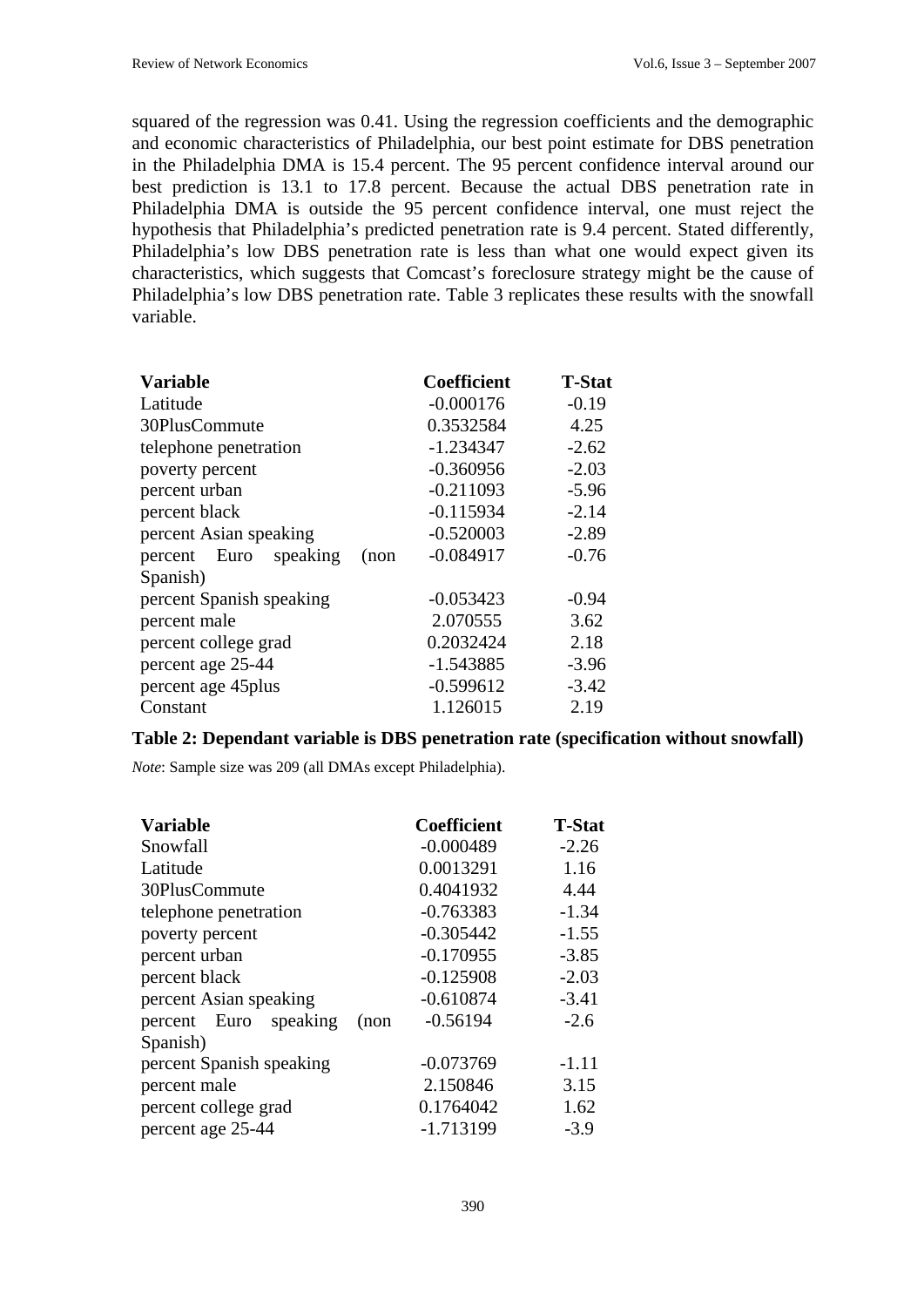| percent age 45 plus | $-0.573333$ | $-2.88$ |
|---------------------|-------------|---------|
| Constant            | 0.6079258   | 0.94    |

### **Table 3: Dependant variable is DBS penetration rate (specification with snowfall)**

*Note*: Sample size was 161 (all DMAs with readily available snowfall data except Philadelphia).

The adjusted R-squared of the second specification is 0.42. Our best point estimate for DBS penetration in the Philadelphia DMA is 16.3 percent. The 95 percent confidence interval around our best prediction is 13.6 to 19.0 percent. Again, because the actual DBS penetration rate in Philadelphia DMA is outside the 95 percent confidence interval, one must reject the hypothesis that Philadelphia's predicted penetration rate is 9.4 percent.

In its *Memorandum Opinion and Order*, the FCC (2006a) found that the lack of access to RSN programming can seriously decrease an MVPD's market share, a key factor affecting a uniform price increase in RSN programming. The FCC (2006a) also rejected Comcast's claim that DIRECTV and Echostar had overstated the impact of not having CSN Philadelphia on their penetration rate. FCC research found that of the 210 DMAs, DBS penetration in those DMAs where the games of some of the local professional sports team were not available to DBS subscribers was significantly lower than when the DBS providers were able to carry the RSN (FCC, 2006a, p.146). For instance, DBS penetration for the 2004-1005 television season in San Diego was 9.5 percent, which was 59 percent below the national market share (FCC, 2006a, p.146).

The FCC (2006a, p.148) refers to two DBS studies that used regression analysis to estimate the effect of foreclosure on DBS penetration when the local RSN is unavailable to the DBS provider. DIRECTV used information on the number of DBS subscribers from Media Business Corp. to determine that in the Philadelphia region, DBS penetration would have been 51 percent higher but for the lack of CSN Philadelphia access; DIRECTV did not find a statistically significant effect from withholding RSN access in San Diego. A second study, by Echostar, found that its Philadelphia penetration would be significantly higher if it had access to the RSN.

Finally, the FCC's own regression analysis, which relied on its *Cable Price Survey* and Nielsen's data, found that the DBS penetration rate in Philadelphia was 40 percent below what it would be but for access to the RSN, and found that the DBS penetration rate in San Diego was 33 percent below what it should have been (FCC, 2006a, p.149). The FCC (2006a, p.151) concluded that a significant number of consumers will not purchase DBS service if it does not carry the local RSN.

### **5 Conclusion**

Vertical foreclosure theories depend critically on the relevant geographic market. A local downstream access provider – whether it is a cable television operator or a cable modem provider – lacks the ability to foreclose an upstream content provider that generates content with nationwide appeal. Thus, the theories developed here are unique to local video programming markets, and they have little-to-no application in Internet content markets. Stated differently, a *local* cable modem provider with a miniscule share of *national* broadband customers lacks the ability to induce an Internet content provider from exiting the industry or even operating at an inefficient scale. Similarly, a *local* cable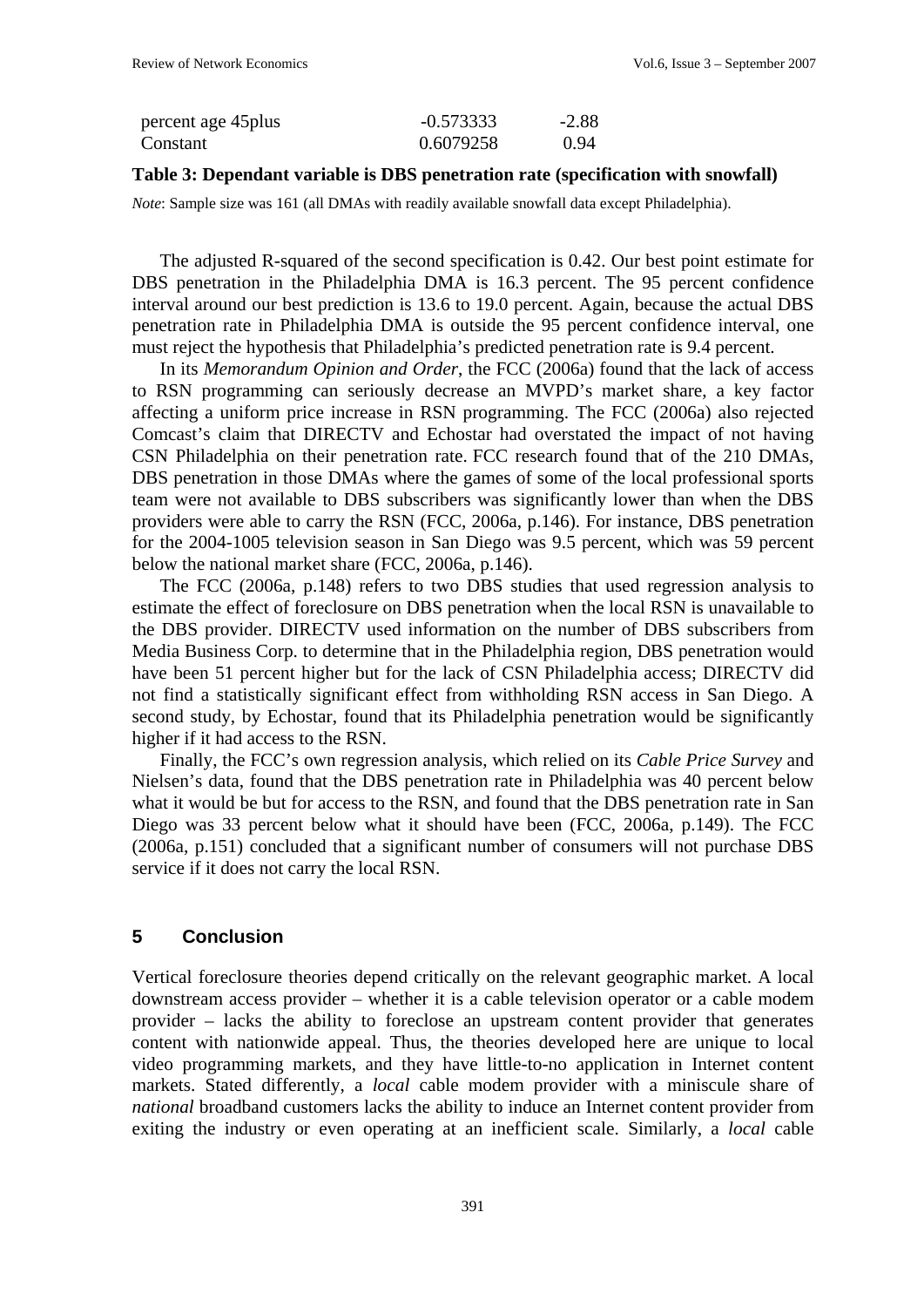television provider with a miniscule share of *national* broadband customers lacks the ability to induce a national video programmer such as ESPN from exiting the industry or even operating at an inefficient scale.

Non-discrimination rules such as the kind imposed by the FCC in the Comcast-Adelphia merger proceeding are needed in limited circumstances only. Theories of vertical foreclosure have been cited for support of this proposition in the net neutrality debate (van Schewick, 2007). However, this application of the theory of vertical foreclosure assumes incorrectly that a content provider is offering content that is particular to a given locality and therefore requires access to a single broadband provider's subscribers. The vast majority of Internet content appeals to all U.S. residents, not just the residents of a particular locality. This is precisely why anticompetitive refusals to deal are possible in video markets, where some content such as local broadcast television news and regional sports are in fact local, but impossible in Internet markets.

## **6 References**

Carlton, D.W. and M. Waldman (2002) "The Strategic Use of Tying to Preserve and Create Market Power in Evolving Industries," *Rand Journal of Economics*, 33: 194.

Cobbs, C. (2005) "Merged Networks at Top of Game Economies of Scale, Lack of Competitition Likely Will Boost Profits," Orlando Sentinel, May 30.

Comcast Corporation (2005a) *Applicant's Reply, In the Matter of Applications for Consent to the Assignment and/or Transfer of Control of Licenses*, MB Docket No. 05-192.

Comcast Corporation (2005b) "Comcast Response to Information and Document Request," December 22.

Comcast Corporation (2005c) "SEC Form 10-K," February 23.

Comcast Corporation (2006), January. http://www.comcast.com.

Comcast/Charter Sports Southeast (2005) "Frequently Asked Questions," December 1. <http://csssports.com/faqs.cfm>

Communications Daily (2001) "Mass Media," February 16.

DIRECTV (2005a) *Comments of DIRECTTV, Inc., Applications of Adelphia Communications Corporation, Comcast Corporation, and Time Warner Cable Inc., for Authority to Assign and/or Transfer Control of Various Licenses,* MB Docket No. 05-192, July 21.

DIRECTV (2005b) "DIRECTV is New Home For the Washington Nationals; MidAtlantic Sports Network and DIRECTV Reach Multi-Year Carriage Agreement for Carriage of Nationals Games," April 29.

Dwyer, T. (2005) "Nats Caught in a TV Rundown," Washington Post, June 28.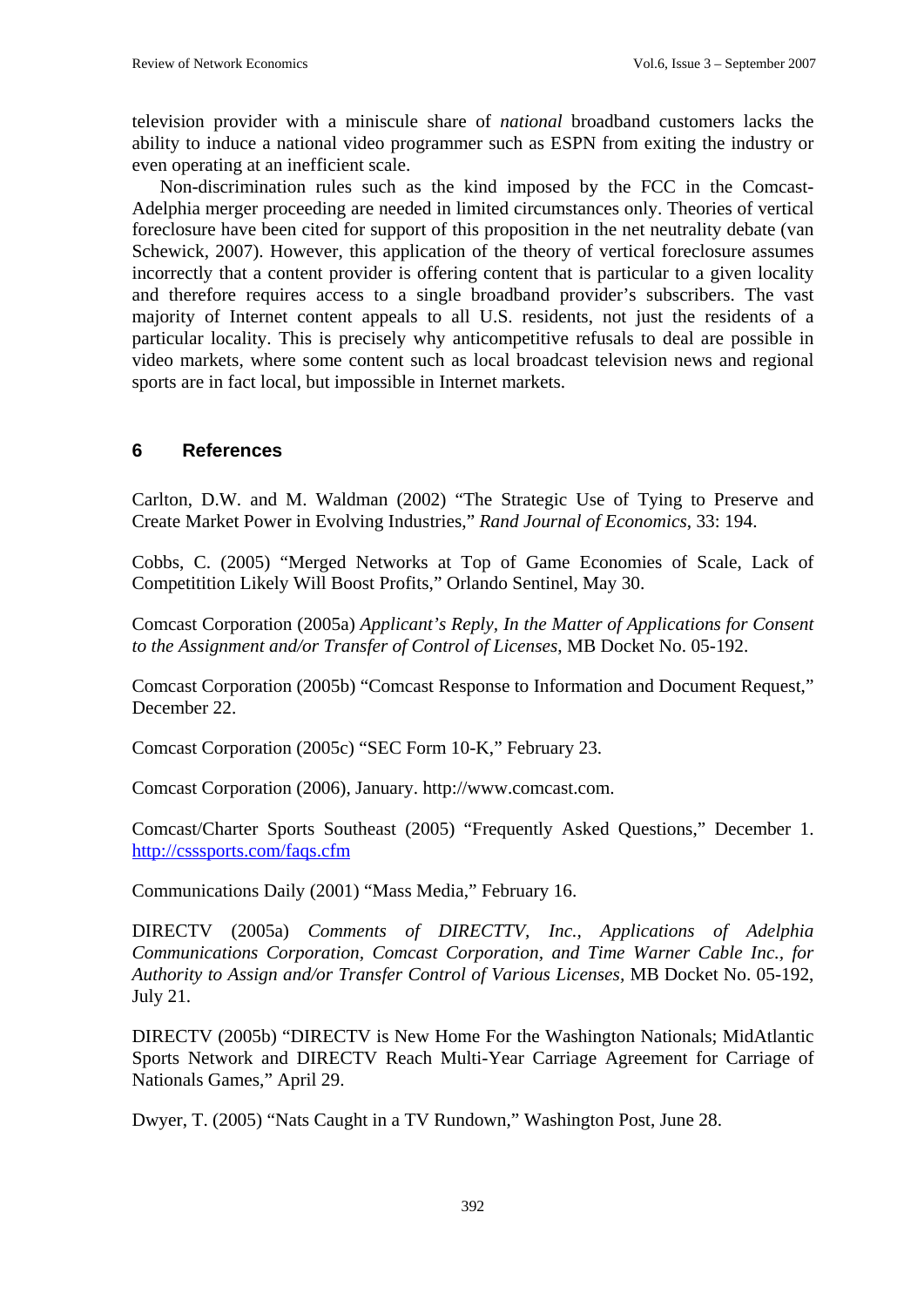Echostar Satellite, LLC (2005) *Comments of Echostar Satellite, L.L.C.*, December 23.

Elhauge, E. (2003) "Defining Better Monopolization Standards," *Stanford Law Review*, 56: 253.

Emmons, W.M. and R.A. Prager (2002) "The Effects of Market Structure and Ownership on Prices and Service Offerings in the U.S. Cable Television Industry," *Rand Journal of Economics*, 28: 732.

Federal Communications Commission (1998a) *Annual Assessment of the Status of Competition in the Market for the Delivery of Video Programming*, CS Docket No. 98-102, 13 F.C.C. Rcd. 24282, 171.

Federal Communications Commission (1998b) *In the Matter of DIRECTV, Inc. v. COMCAST Corporation, COMCAST-SPECTACOR, L.P., COMCAST SPORTSNET*, 13 F.C.C. Rcd. 21,822, 21,826-27, Memorandum Opinion and Order, October 27.

Federal Communications Commission (2001) *Statistical Report on the Average Rates of Basic Service, Cable Programming Service, and Equipment*, MM Docket No. 92-266, 16 F.C.C. 4346, 42.

Federal Communications Commission (2002a) *Annual Assessment of the Status of Competition in the Market for the Delivery of Video Programming*, CS Docket No. 01-129, 17 F.C.C. Rcd. 1244, 67, Eighth Annual Report.

Federal Communications Commission (2002b) *Annual Assessment of the Status of Competition in the Market for the Delivery of Video Programming*, 17 F.C.C. Rcd. 1244, Eighth Annual Report.

Federal Communications Commission (2002c) *Statistical Report on the Average Rates of Basic Service, Cable Programming Service, and Equipment*, MM Docket No. 92-266, 17 F.C.C. 6301, 45.

Federal Communications Commission (2004) *General Motors Corp., Hughes Electronics Corp. and The News Corporation Ltd.*, 19 F.C.C. Rcd. 473, 543.

Federal Communications Commission (2005a) *Annual Assessment of the Status of Competition in the Market for the Delivery of Video Programming*, CS Docket No. 04-227, 20 F.C.C. Rcd. 2755, 142, Eleventh Annual Report.

Federal Communications Commission (2005b) *Implementation of Section 3 of the Cable Television Consumer Protection and Competition Act of 1992, Statistical Report on Average Rates for Basic Service, Cable Programming Service, and Equipment Report on Cable Industry Prices*, MM Docket No. 92-266, February 4. [http://hraunfoss.fcc.gov/edocs\\_public/attachmatch/FCC-05-12A1.doc](http://hraunfoss.fcc.gov/edocs_public/attachmatch/FCC-05-12A1.doc)

Federal Communications Commission (2005c) *Statistical Report on Average Rates for Basic Service, Cable Programming Service, and Equipment*, MM Docket No. 92-266, 20 F.C.C. Rcd. 2718, 2727, 25.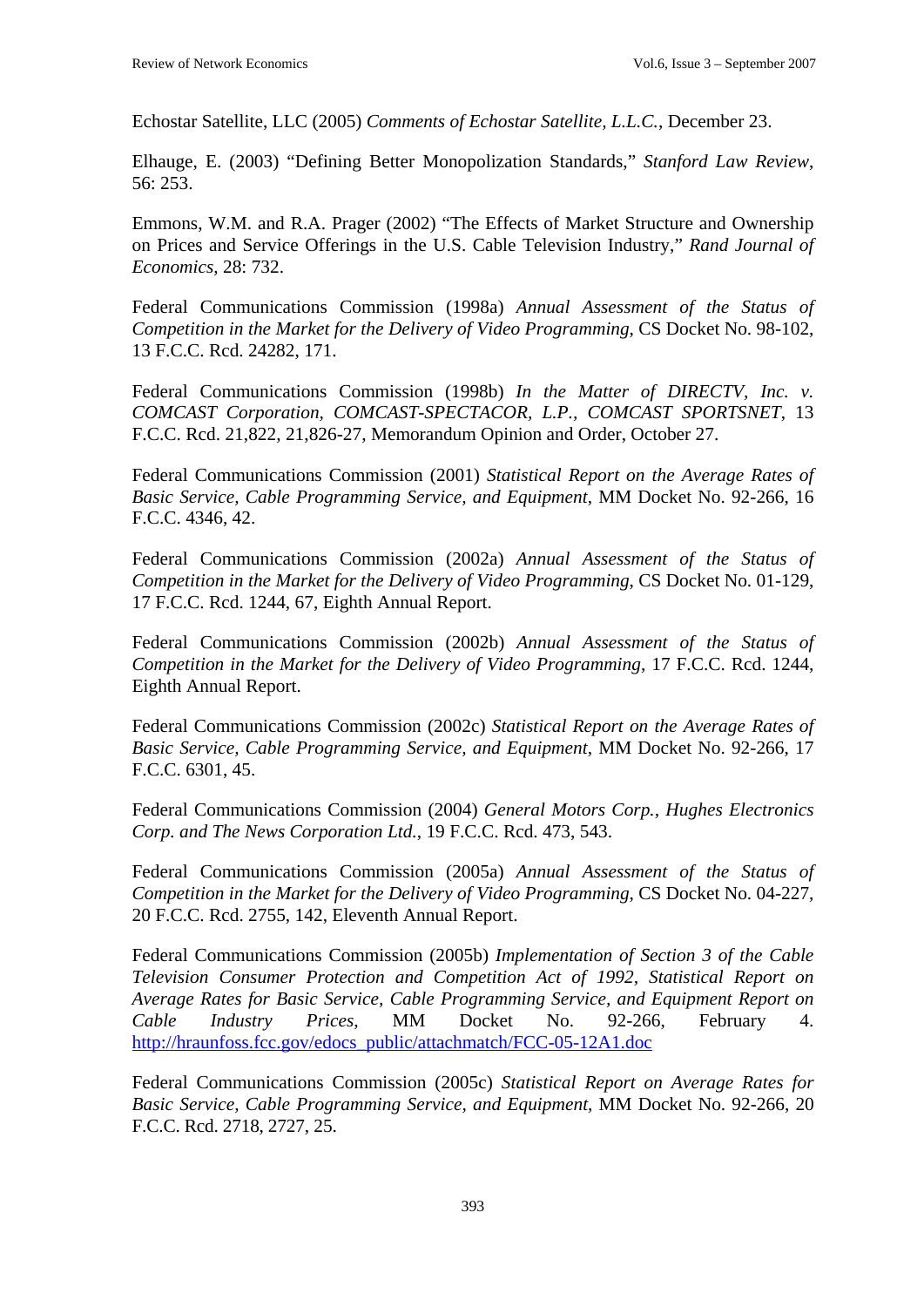Federal Communications Commission (2005d) *Statistical Report on Average Rates for Basic Service, Cable Programming Service, and Equipment*, MM Docket No. 92-266, 20 F.C.C. Rcd. 2718, 2727, 42.

Federal Communications Commission (2006a) in *the Matter of Applications for Consent to the Assignment and/or Transfer of Control of Licenses, Adelphia Communications Corp. et al to Time Warner Cable Inc., et al,* MB Docket No. 05-192, 145, Memorandum Opinion and Order.

Federal Communications Commission (2006b) *In the Matter of Applications for Consent to the Assignment and/or Transfer of Control of Licenses*, 20 F.C.C. Rcd. 8203, Memorandum Opinion and Order.

General Accounting Office (2000) "The Effect of Competition from Satellite Providers on Cable Rates."

General Accounting Office (2003) "Telecommunications: Issues Related to Competition and Subscriber Rates in the Cable Television Industry," October 24.

Goolsbee, A.D. and A.K. Petrin (2004) "The Consumer Gains from Direct Broadcast Satellites and Competition with Cable TV," *Econometrica*, 72: 351.

Harding, A.H. (2005) *Letter from Arthur H. Harding, Counsel for Time Warner Inc., to Marlene H. Dortch, Secretary, Federal Communications Commission, In the Matter of Applications of Adelphia Communications Corporation, Comcast Corporation, and Time Warner Cable Inc., For Authority to Assign and or Transfer Control of Various Licenses,* MB Docket No. 05-192, June 21.

Krattenmaker, T.G. and S.C. Salop (1986) "Anticompetitive Exclusion: Raising Rivals' Costs to Achieve Power Over Price," *Yale Law Journal*, 96: 209, 234-45.

Lenke, T. (2006) "MASN to Enter Arbitration," Washington Times, July 14.

Media Business Corporation (2005a) "Basic and Digital Subscribers by DMA – 1st Quarter 2005." Media Business Corporation.

Media Business Corporation (2005b) "Cable Homes Passed by DMA." Media Business Corporation.

Mitzer, D.H. (1996) "Letter from Donald H. Mitzer, Group W Satellite Communications, to Peter G. Angelos, Baltimore Orioles Limited Partnership, Modifications to the Telecast Agreement between MASN and TCR Sports Broadcasting As Required by Major League Baseball," October 9.

Mohammed, A. (2006) "Comcast To Raise Rate for Nationals; Subscribers to Pay \$2 a Month More," Washington Post, August 12.

Mohammed, A. and T. Heath (2006) "Comcast Will Air Nats' Games, Ending Dispute," Washington Post, August 5.